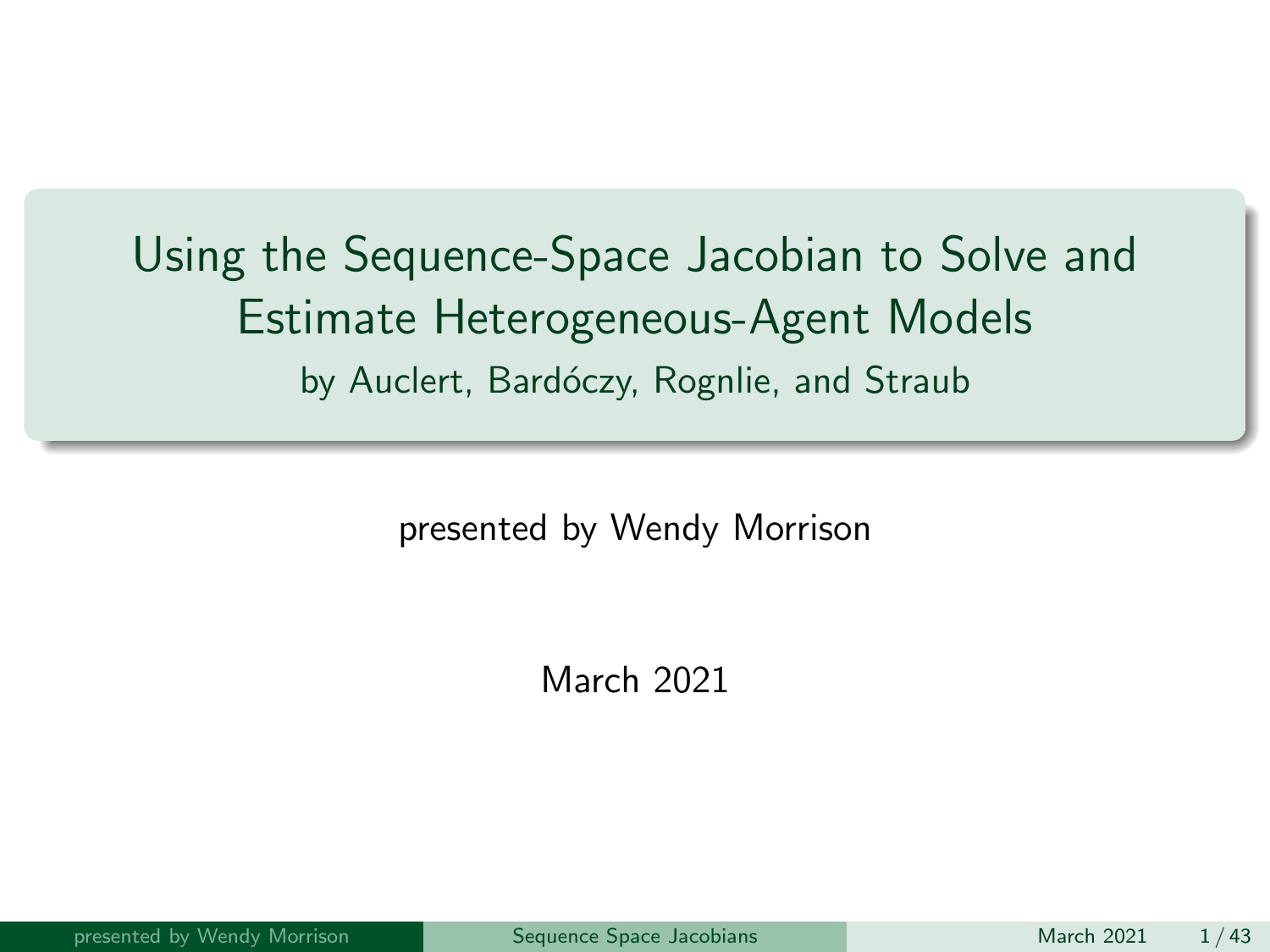### **Motivation**

"A rapidly expanding literature at the frontier of macroeconomics incorporates rich heterogeneity into dynamic general equilibrium models. A central challenge in this literature is that equilibrium involves the time-varying, high-dimensional distribution of agents over their state variables"

Plan for today:

- Why is incorporating 'rich heterogeneity' interesting and important?
- Why can't we just use standard methods to solve models like these? What methods are currently available?
- What is the Sequence Space Jacobian method, and how do I go about actually implementing it?

Additional Sources: McKay (https://alisdairmckay.com/Notes/HetAgents/index.html) ; Fernandez-Villaverde, Rubio-Ramirez, Schorfheide (Handbook of Macro)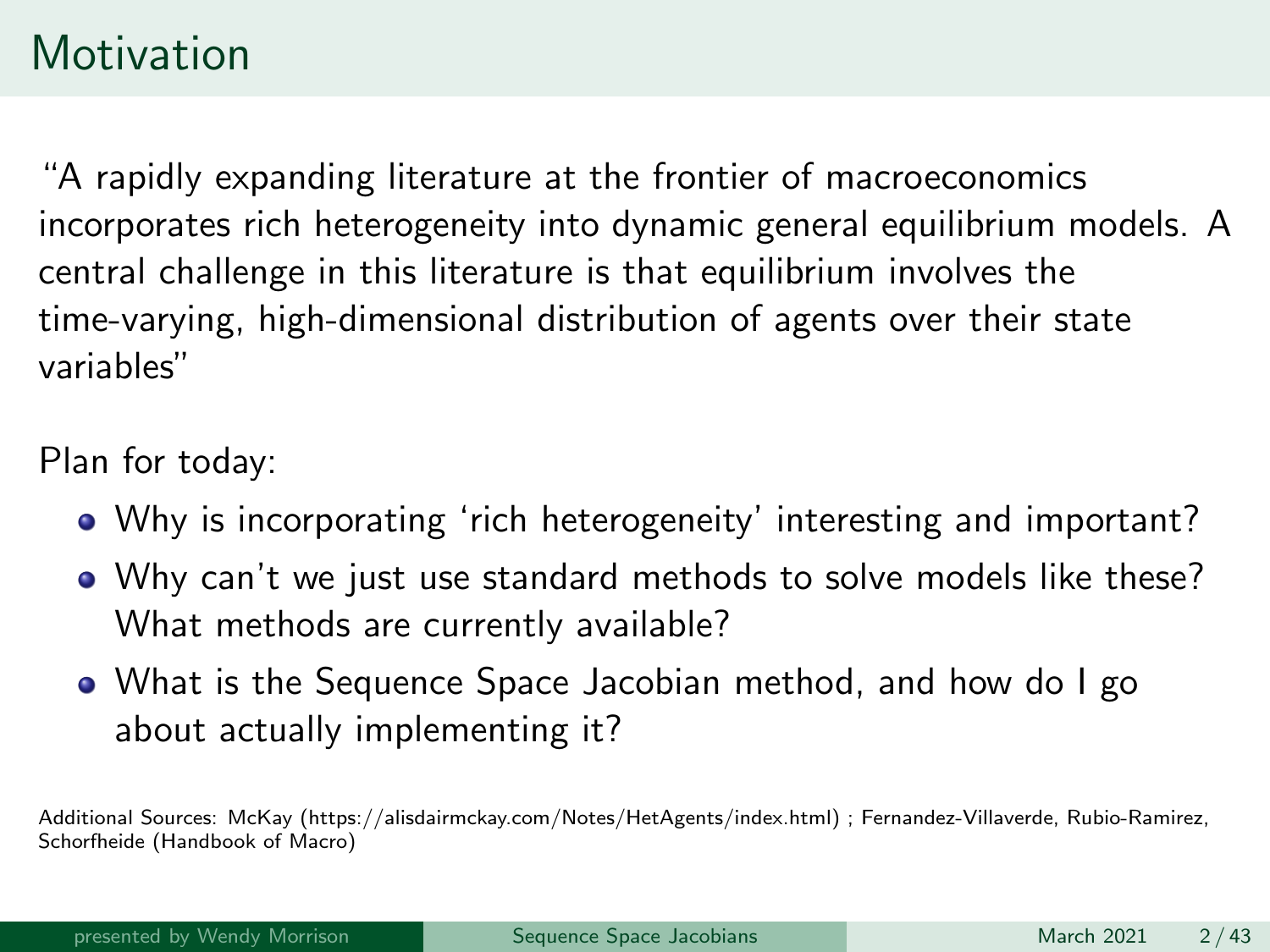By rich heterogeneity we mean models that replace a single representative household (or firm) with a continuous distribution of households (or firms).

These households may or may not be ex ante heterogeneous along some other dimensions, but the primary source of heterogeneity is an idiosyncratic shock (say to labor productivity or health).

When you add in incomplete markets (typically a borrowing constraint), this prevents agents from fully insuring themselves against idiosyncratic risk, and leads to a rich distribution, not just over productivity and wealth, but also consumption behavior.

You can calibrate the shock process such that the steady state distribution targets real world distributions.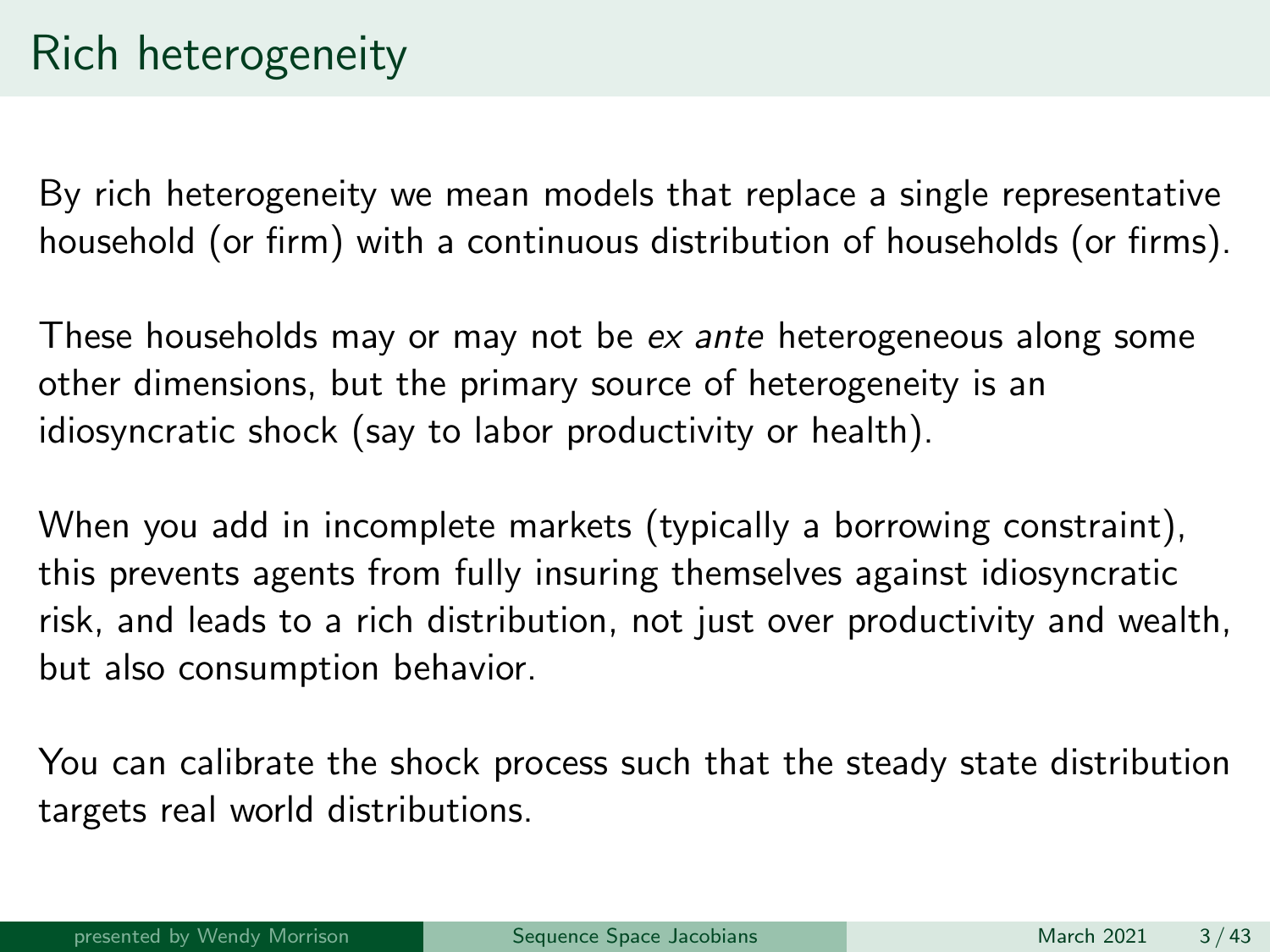Heterogeneity will be important when studying any macroeconomic trend or policy that has distributional consequences.

- Effect of lower nominal rates on borrowers vs. savers (Auclert, 2019)
- The effect of targeted transfers from rich and healthy to poor and sick (Oh and Reis, 2012)

These matter both for welfare and because MPCs vary across distribution.

- If consumption has diminishing marginal returns, redistribution could be welfare improving
- If poor have higher MPCs than rich, redistribution can amplify aggregate demand in the short run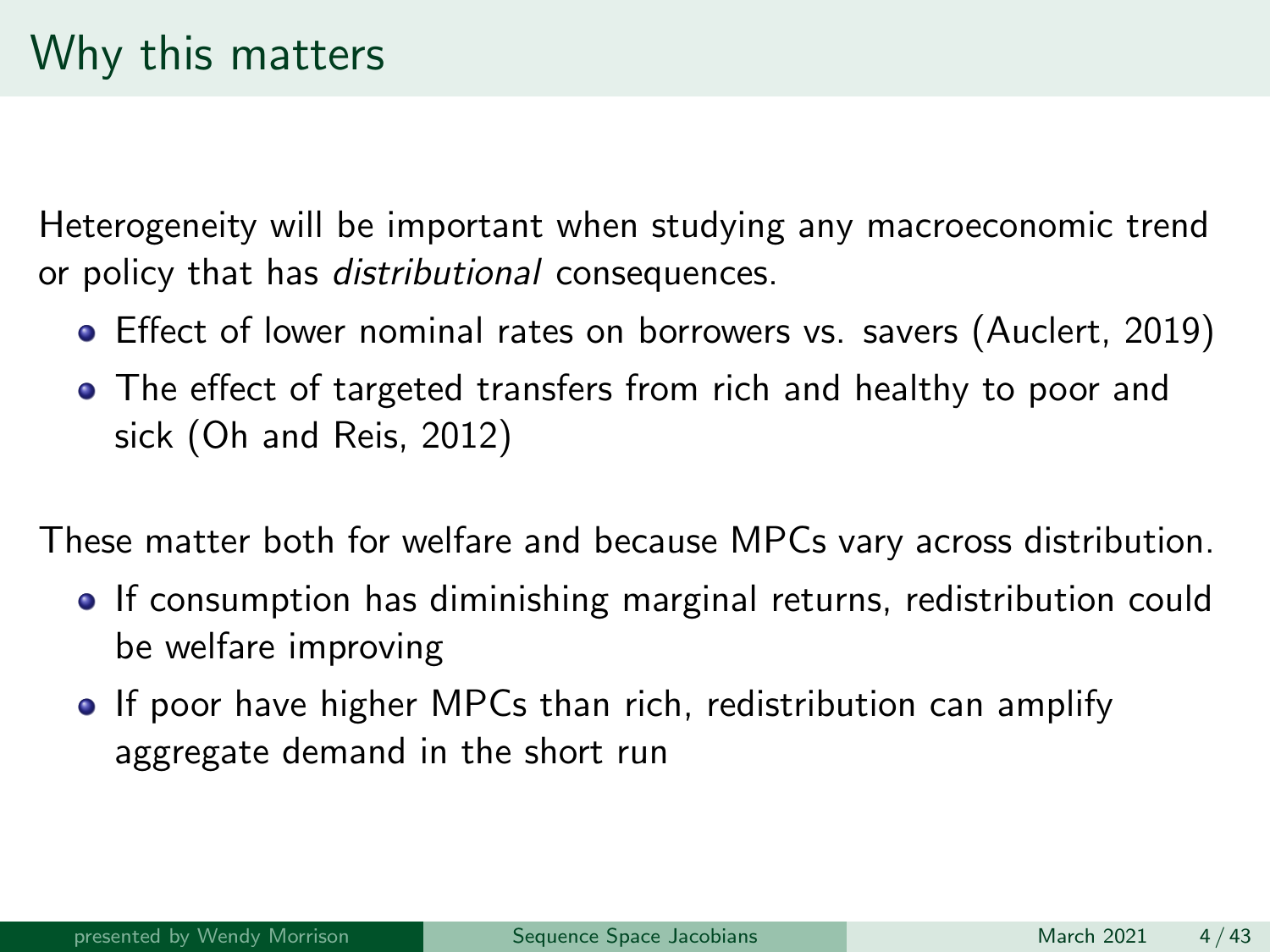Difficult to calibrate distributions to match real world without it.

When heterogeneity is 'rich' instead of simple (e.g. 2 agent models), households engage in precautionary savings behavior. In other words, every household believes there is some change (even if it's remote) that they'll hit the borrowing constraint.

- This makes consumption for agents much less directly responsive to interest rate changes, changing the way monetary policy works (Kaplan, Moll, and Violante, 2018)
- It also tempers the direct impact of *future* interest rate changes, making forward guidance less potent (McKay, Nakamura, and Steinsson, 2016)

So why can't we use standard tools?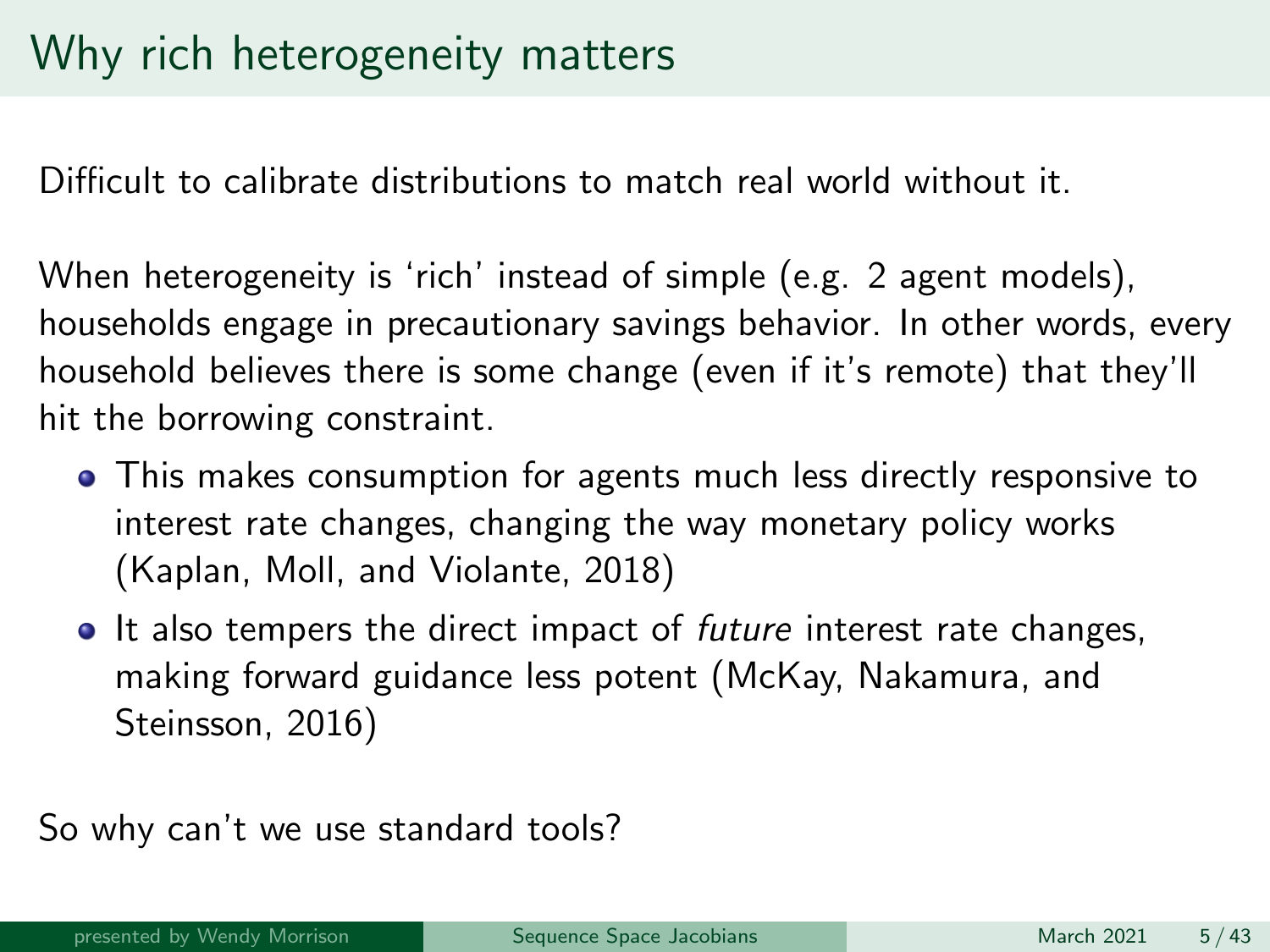# Solving basic RA models

Consider a basic RBC model with just a representative household and a firm. Going forward the notation  $F(x, y) = 0$  corresponds to the equilibrium conditions where y are the controls  $(C_t)$  and x are the states  $(K_{t-1}$  and  $Z_t$ ).:

$$
C_t^{-\gamma} = \beta E_t [R_{t+1} C_{t+1}^{-\gamma}]
$$
  
\n
$$
R_t = \alpha Z_t (K_{t-1}/L)^{\alpha-1} + 1 - \delta
$$
  
\n
$$
K_t = (1 - \delta) K_{t-1} + Y_t - C_t
$$
  
\n
$$
Y_t = Z_t K_{t-1}^{\alpha} L^{1-\alpha}
$$
  
\n
$$
log(Z_t) = \rho log(Z_{t-1}) + \epsilon_t
$$

We could easily plug a model like this into Dynare and get impulse response functions for output, capital, and consumption to changes in productivity. Review: what is Dynare actually doing?

presented by Wendy Morrison [Sequence Space Jacobians](#page-0-0) March 2021 6/43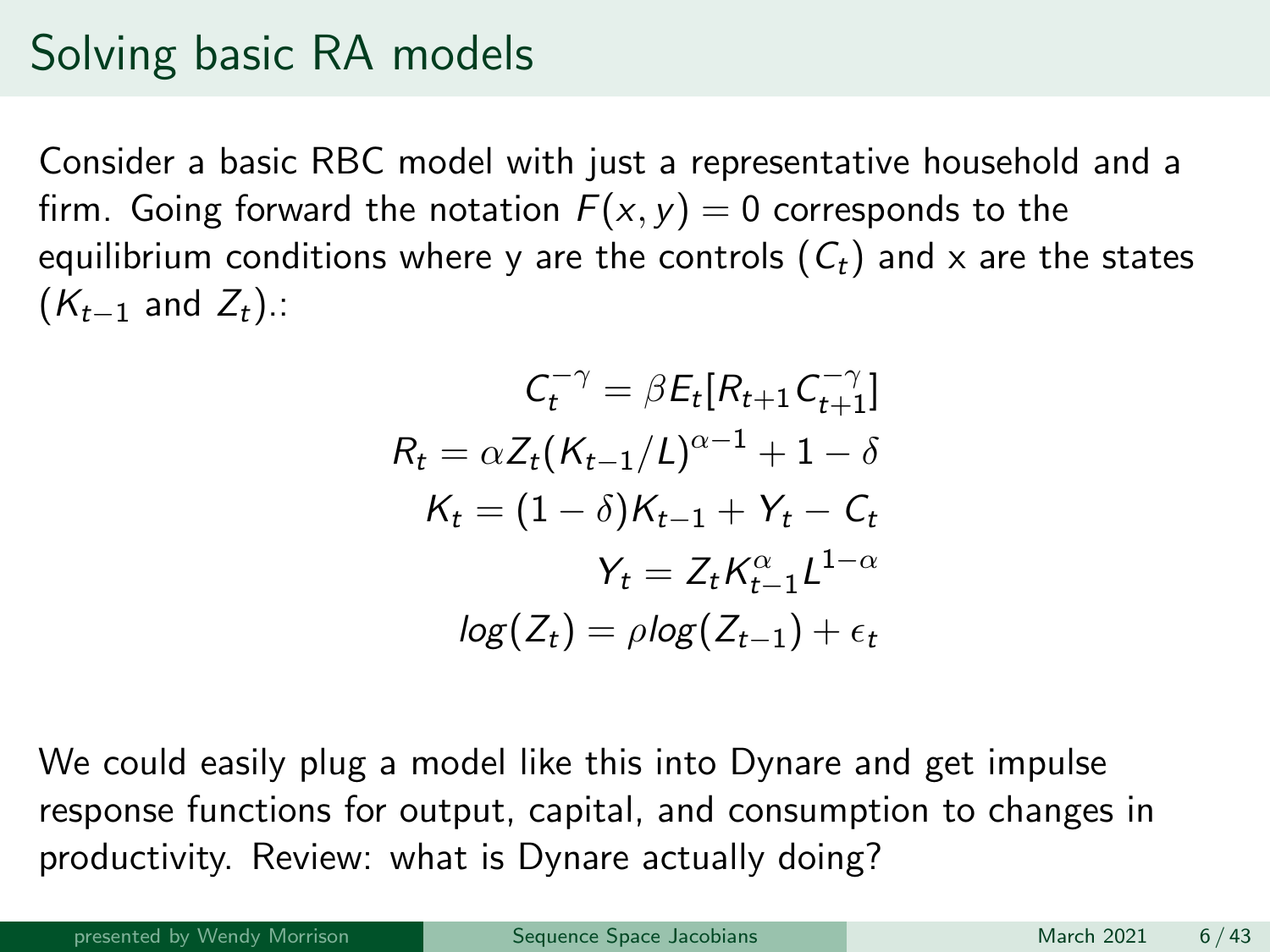#### Perturbation Around Steady State

The solution to this model consists of decision rules for the controls:

 $y = g(x, \sigma_{\epsilon})$ 

As well as a law of motion for the states:

$$
x' = h(x, \sigma_{\epsilon}) + \eta \epsilon
$$

In this context this will look like:

$$
C_{t} = g(K_{t-1}, Z_{t})
$$
  

$$
K_{t} = (1 - \delta)K_{t-1} + Z_{t}K_{t-1}^{\alpha}L^{1-\alpha} - g(K_{t-1}, Z_{t})
$$
  

$$
log(Z_{t}) = \rho log(Z_{t-1}) + \epsilon_{t}
$$

So  $\eta = [0 \; 1]$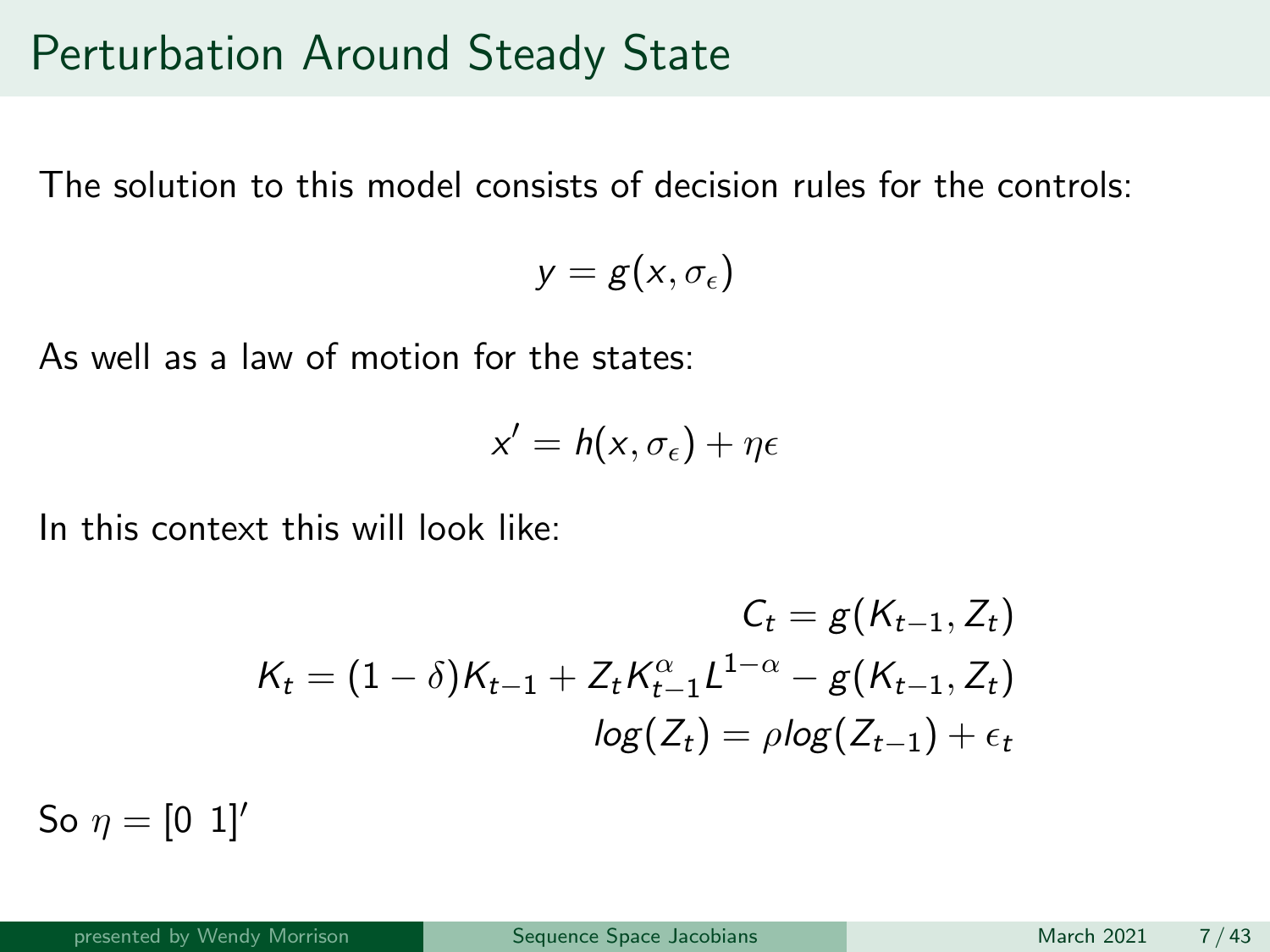#### Perturbation Around Steady State

(1) Find the deterministic steady state (where  $\epsilon = 1$  and  $\sigma_{\epsilon} = 0$ )

(2) Use a 1st order, linear Taylor approximation of g and h around the steady state,  $(\bar{y}, \bar{x})$ .

$$
g(x, \sigma_{\epsilon}) = \bar{y} + g_x(\bar{x}, 0)(x - \bar{x})'
$$
  

$$
h(x, \sigma_{\epsilon}) = \bar{x} + h_x(\bar{x}, 0)(x - \bar{x})'
$$

(3) Find  $g_x$  and  $h_x$  by writing  $F(y, x)$  in terms of h and g, then exploiting the fact that  $F(y, x) = 0$  implies that  $F_x(g(x), x) = 0$ . Note that this means we are expressing the system F in state space.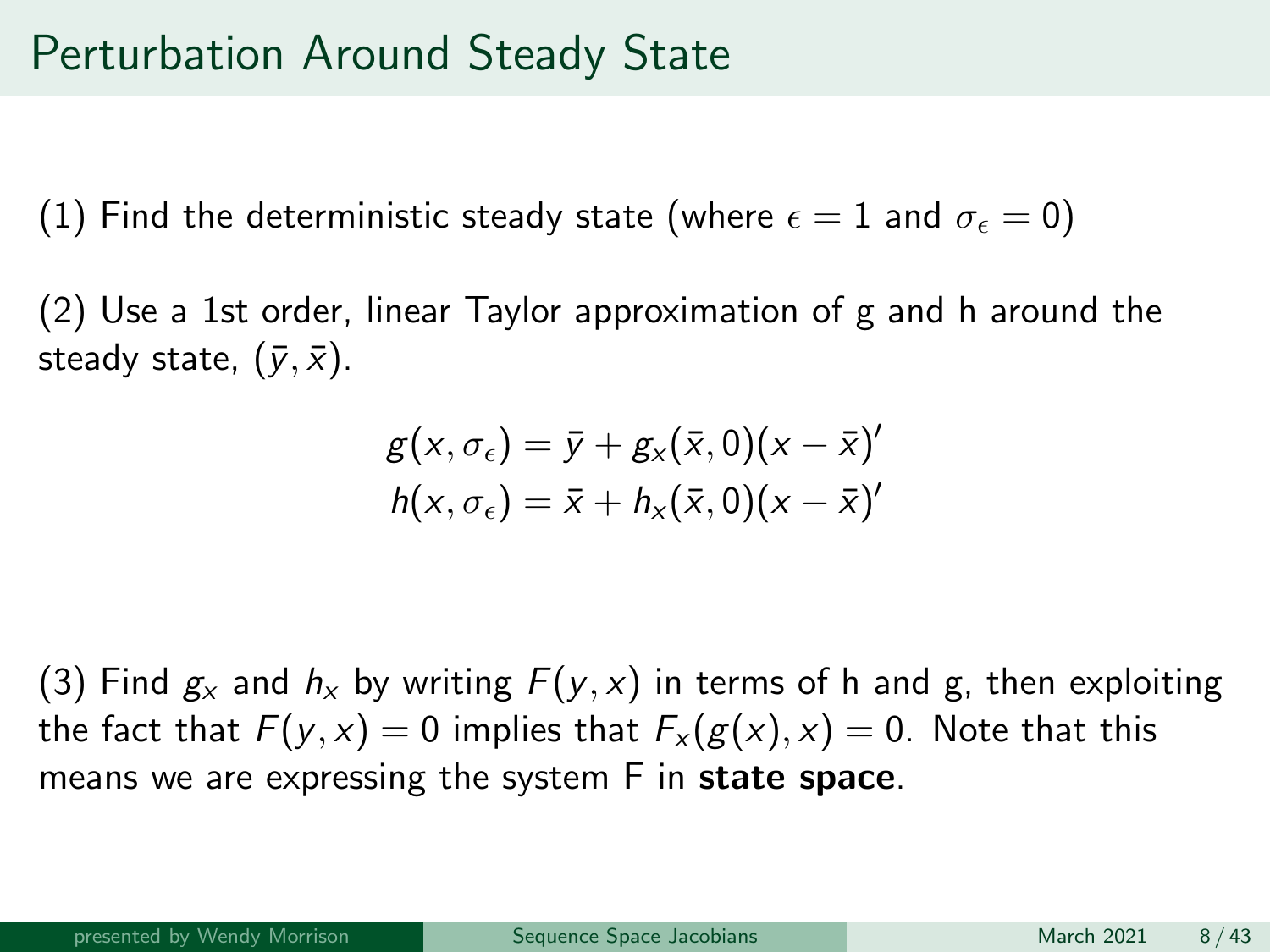# Adding heterogeneity

Suppose instead we considered the same model, except now the economy had a continuum of households (mass 1), each with their own unique exogenous stochastic labor market productivity (e).

$$
k_t + c_t = R_t k_{t-1} + W_t e_t
$$

$$
R_t = \alpha Z_t (K_{t-1}/L)^{\alpha-1} + 1 - \delta
$$

$$
W_t = (1 - \alpha) Z_t (K_{t-1}/L)^{\alpha}
$$

If  $\Gamma(k_{t-1}, e_t)$  is the joint distribution over *individual* states, then we can write:

$$
K_{t-1} = \int_0^1 k_{t-1} d\Gamma(k_{t-1}, e_t)
$$

$$
L = \int_0^1 e_t d\Gamma(k_{t-1}, e_t) = 1
$$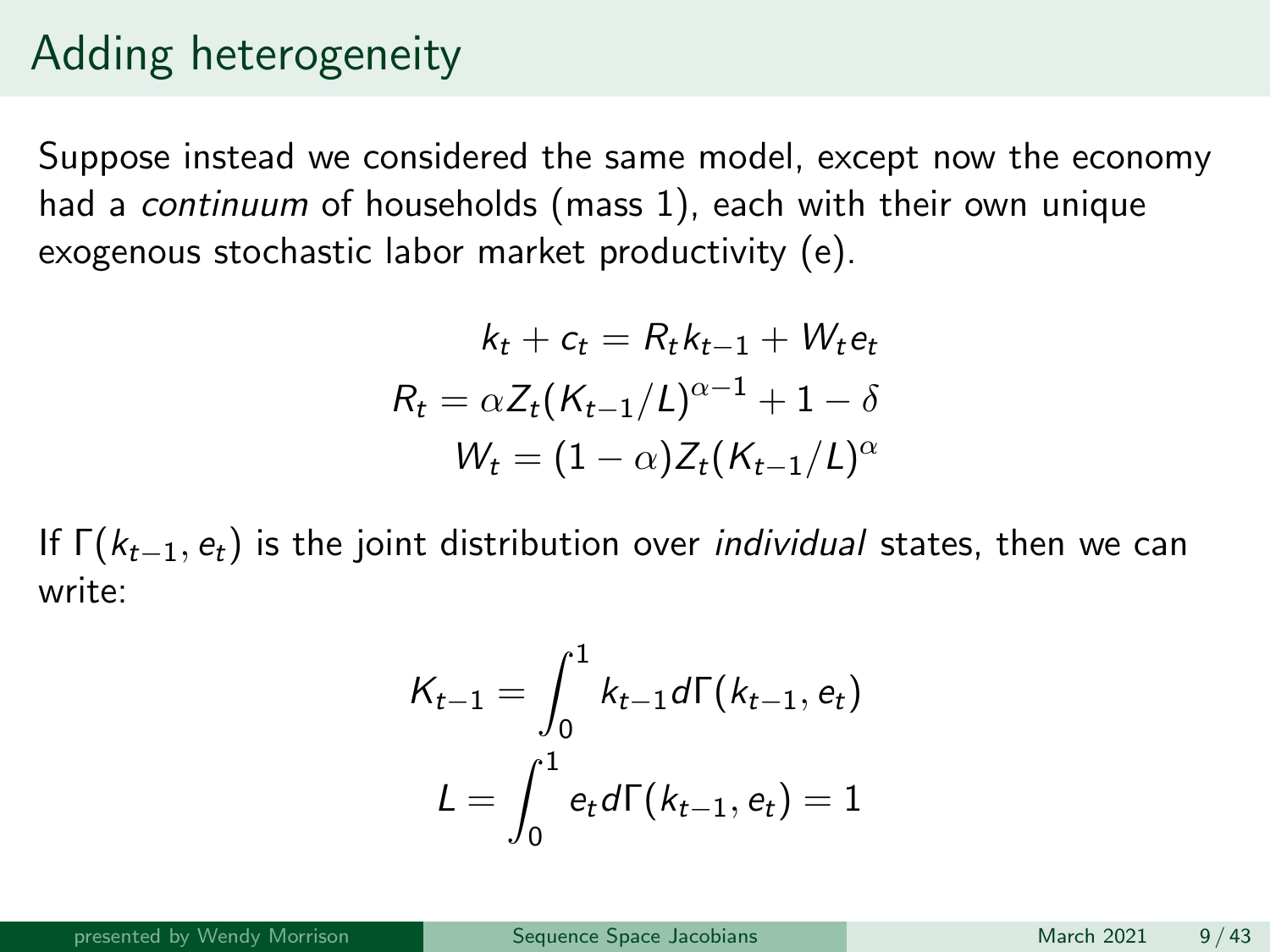#### What's the issue here?

In the first model, our decision rule  $y = g(x, \sigma_{\epsilon})$  was  $\mathcal{C}_t = g(\mathcal{K}_{t-1}, Z_t, \sigma_{\epsilon})$ 

Now, to get  $\mathcal{C}_t$  we need the integral of individual  $c_t$ :

$$
C_t = \int_0^1 c_t d\Gamma = \int_0^1 c(k_{t-1}, e_t, Z_t, \sigma_{\epsilon}) d\Gamma
$$

If we had a reason to think that this  $c_t$  was *linear* in the state variables, then we could simply pull out those linear terms and write  $C_t$  as a function of  $K_t$  and  $Z_t$ . I.e. **constant MPCs** across distribution.

Equivalently, if we had complete markets, then we could use the aggregation theorem and argue that agents fully insure against any idiosyncratic risk.

But what if neither work? Then we have an infinite dimensional state variable. So how would we take  $g_y$  or  $h_x$ ?

presented by Wendy Morrison National [Sequence Space Jacobians](#page-0-0) March 2021 10/43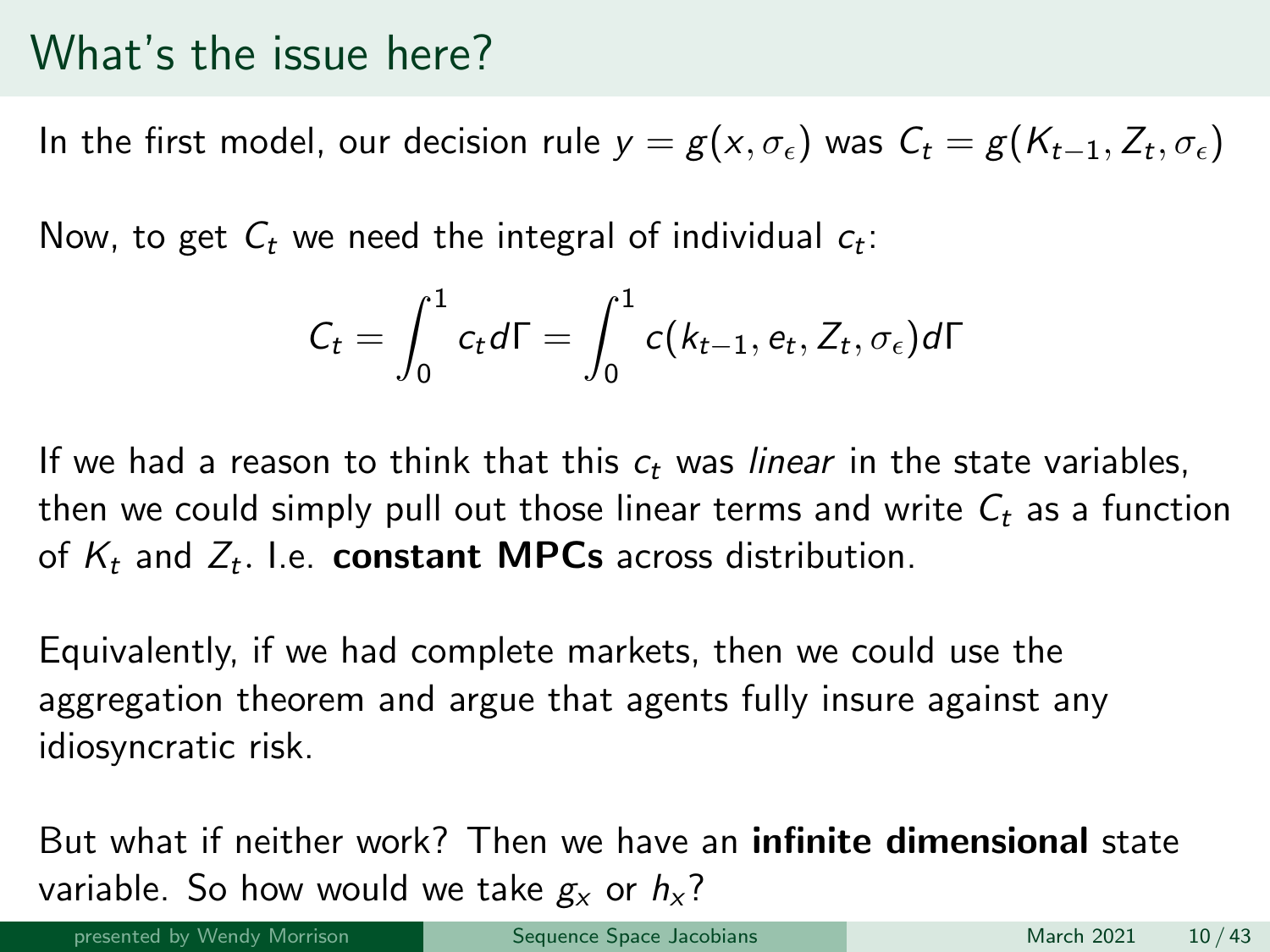Note that if instead you don't use linearization and perturbation, but instead try to use value function iteration (VFI), the same issue arises.

Recall that VFI involves constructing guess vectors for the value function and policy functions.

e.g.  $V(k) = [0, 1, 2, ...]$ 

How to do that when the state is infinite dimensional?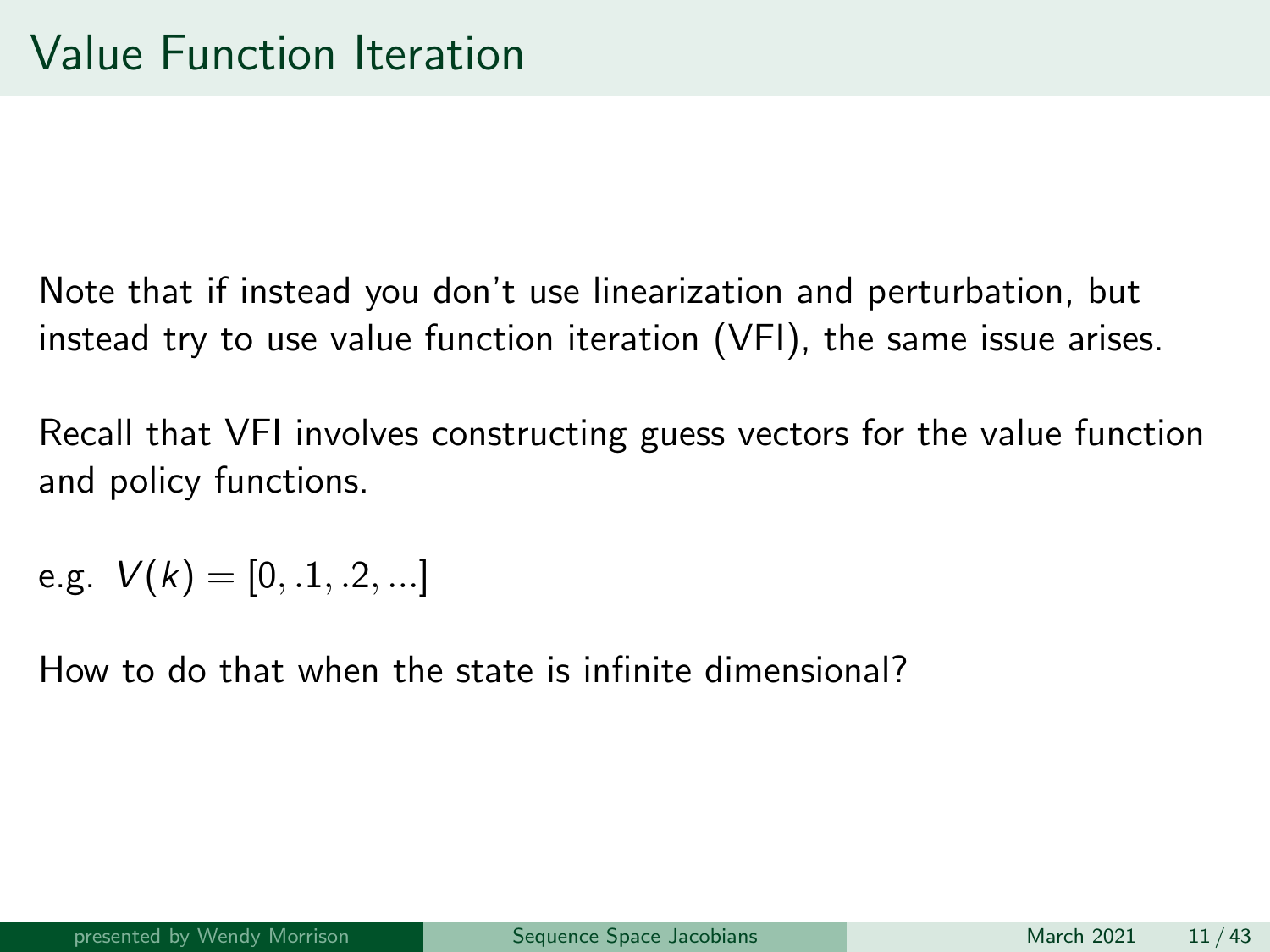This is the case when their is *individual* risk/uncertainty but *aggregates* remain constant (e.g. Aiyagari, 1994).

That is, even if things are changing for individuals, there is a **stationary equilibrium** where things are not changing for the economy as a whole. I.e. **prices** are constant.

Basic logic: if we can use guess of fixed aggregates to find the decision rules of individuals at each individual state, then we just integrate these individual decisions over the stationary distribution of states.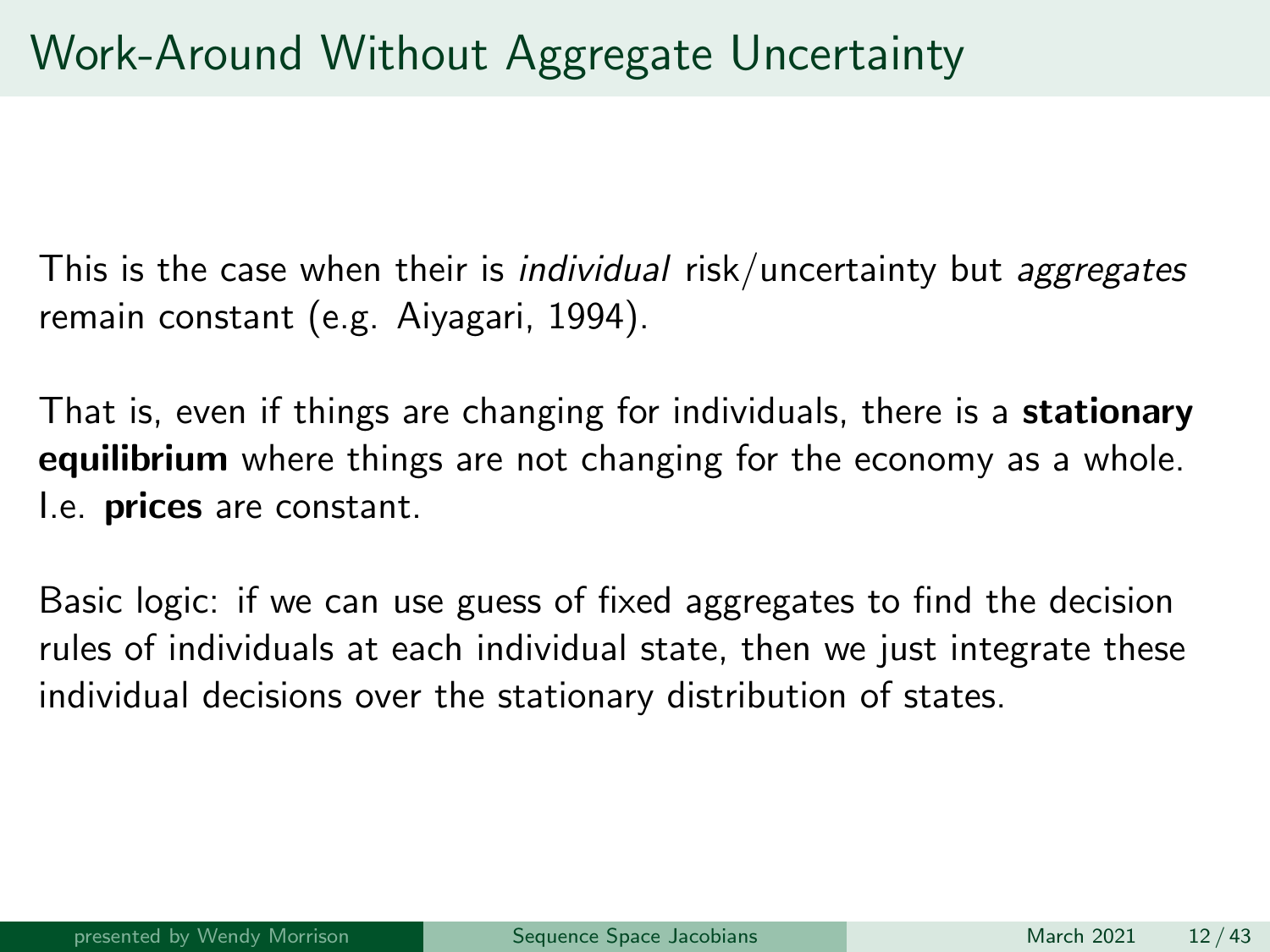# Stationary Equilibrium

How to find the stationary equilibrium?

Like a steady state, except it's the *distribution*  $\Gamma(k_{t-1}, e_t)$  - and thus the aggregates - that stays constant, even if  $e_t,\ k_t$ , and  $c_t$  switch around for individual agents.

Finding the stationary equilibrium involves:

- **1** taking a guess of the distribution (and thus the aggregate variables)
- **2** finding corresponding prices
- **3** solving the individual household's problem given those prices at every point on the joint distribution of states
- <sup>4</sup> then seeing if aggregating all those households validates your initial guess and updating if it doesn't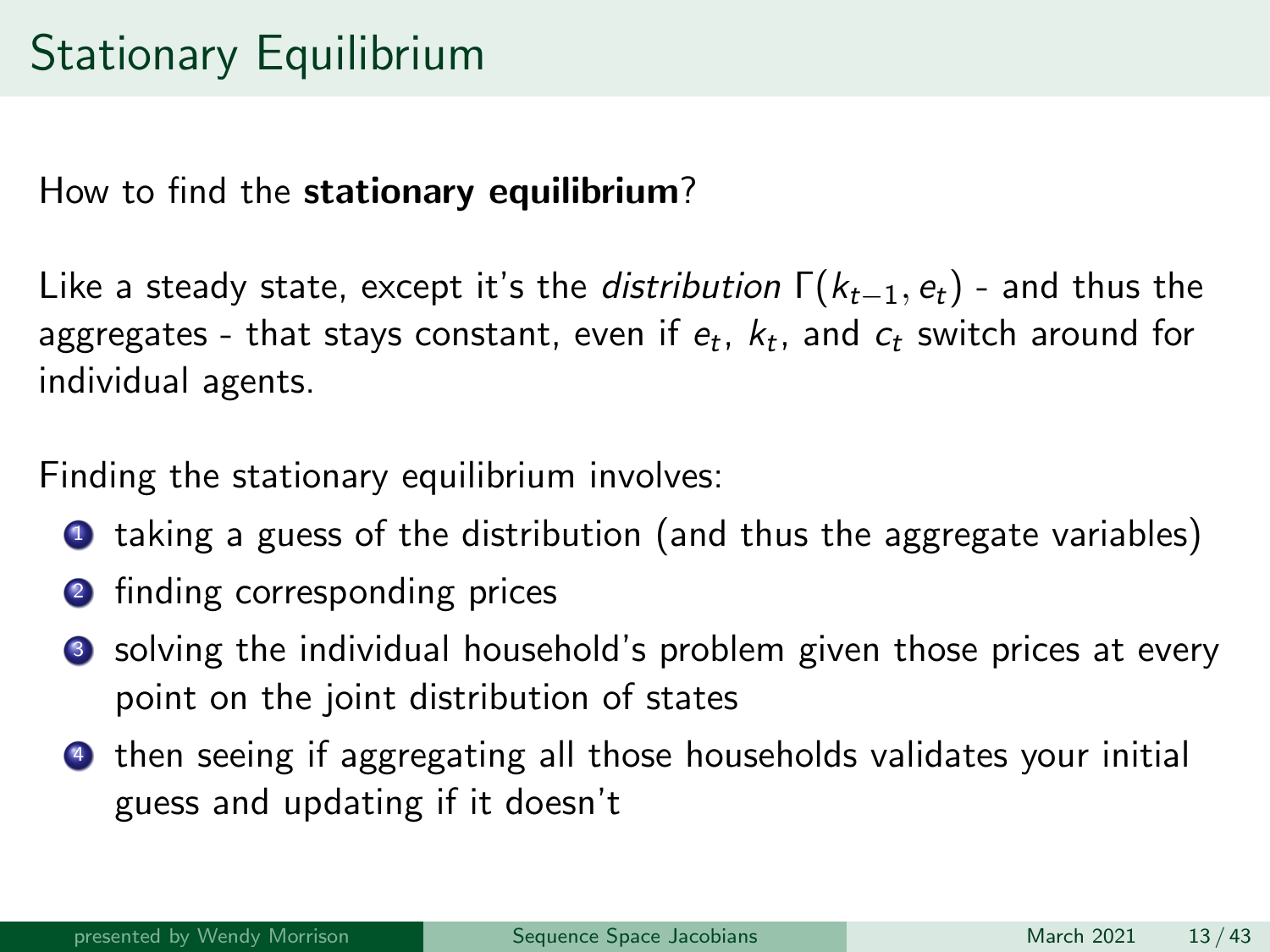But what if we want to think about aggregate shocks? I.e. monetary policy shocks?

Boppart, Krussell, and Mitman (2017) present a (relatively) intuitive method using MIT Shocks and are one of the two main antecedents to the Sequence Space Jacobian method.

An **MIT Shock** is a one-time unexpected shock in the context of an otherwise perfect foresight model. I.e. before the shock, agents acted as if there was no aggregate uncertainty and after the shock, believe that there will be no further shocks.

What does an MIT shock/perfect foresight allow you to do? Allows you to write the problem in the sequence space.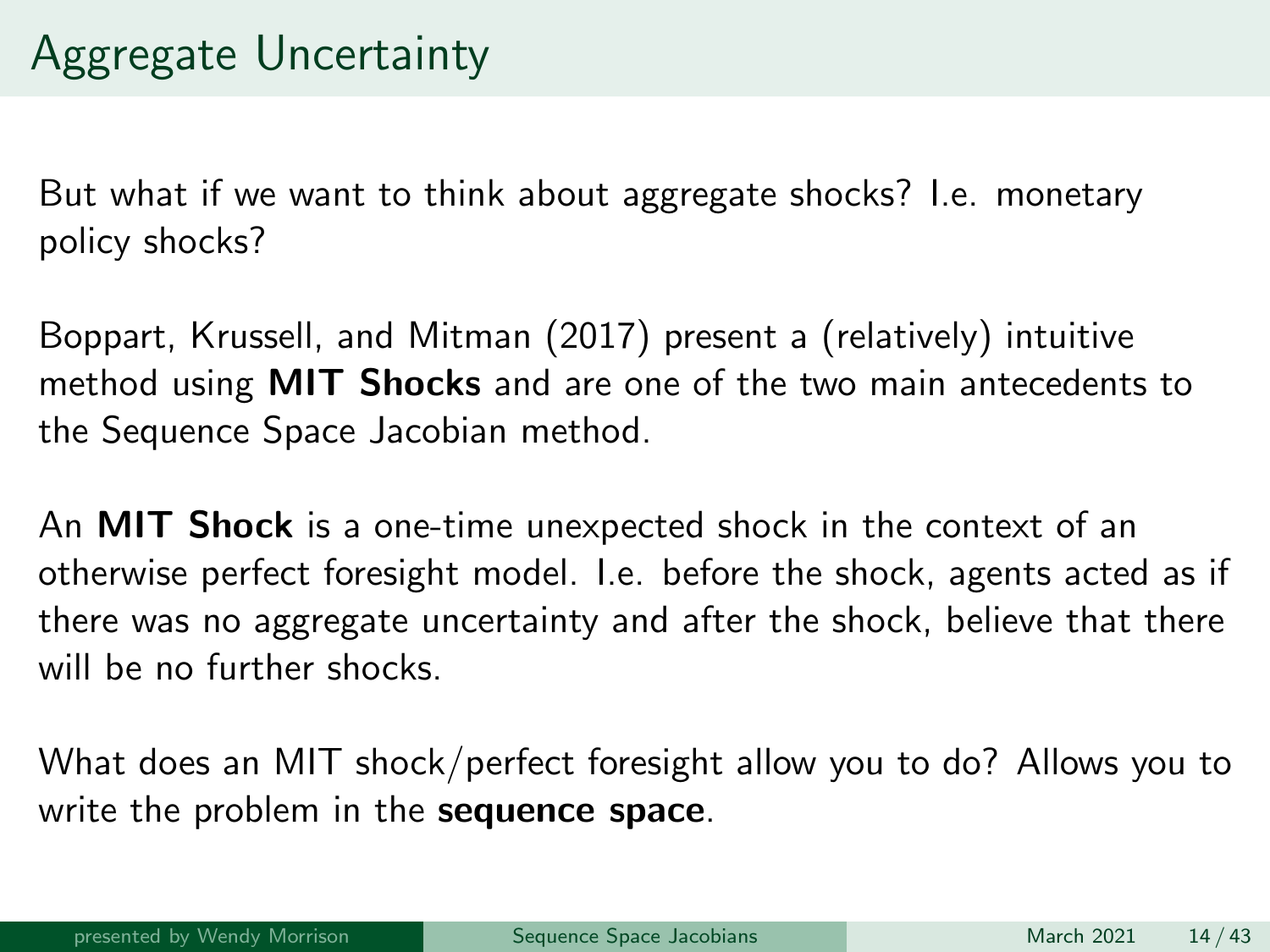# State Space vs. Sequence Space

Rather than endogenous variables (e.g.  $C_t$ ) being expressed recursively as policy functions of a state (e.g.  $K_{t-1}, Z_t$ ), they're expressed as functions of the sequence of future aggregates which agents can anticipate with perfect foresight.

e.g. 
$$
C_t(K_{t-1}, Z_t)
$$
 vs.  $C_t(r_t, w_t, Z_t, ..., r_{t+s}, w_{t+s}, Z_{t+s},...)$ 

So writing a system in sequence space assumes perfect foresight with respect to aggregates.

BKM write their HA problem in sequence space. They assume that T periods after a shock the economy returns to the SE (which gives  $w_t$ ,  $r_t$ ,  $Z_t$ , ... etc for all  $t > T$ ).

They then simply *impose* a sequence of exogenous aggregates and *guess* a sequence of endogenous aggregates, solve for the response of agents to that sequence, and then see if the response and the sequences 'match' presented by Wendy Morrison [Sequence Space Jacobians](#page-0-0) March 2021 15/43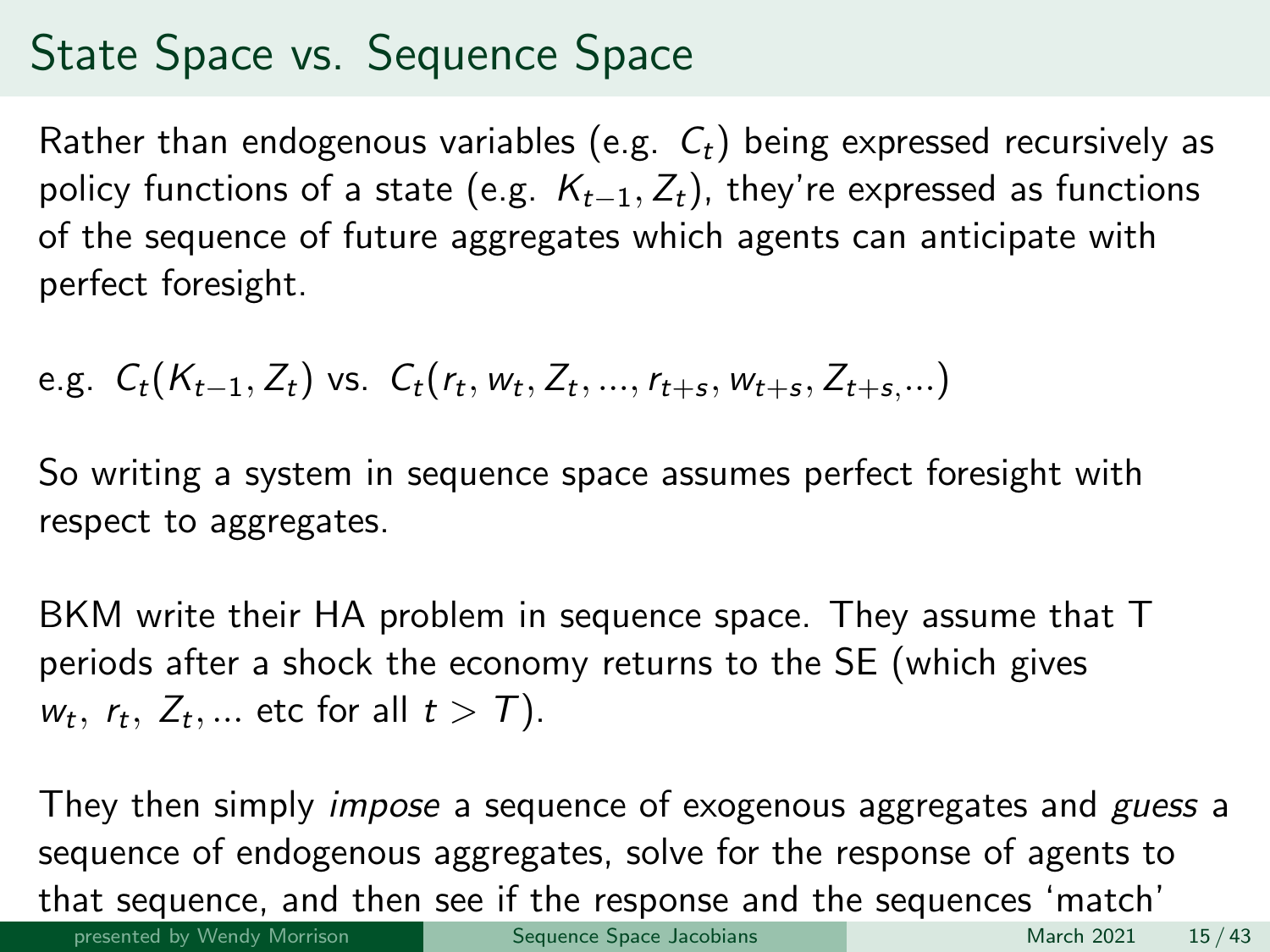# Boppart Krusell and Mitman (2017)

Basic Logic:

- Start with the stationary equilibrium (SE) and its prices  $\{r_0, w_0\}$
- Shock the economy creating a new deterministic path of the exogenous variable,  $\{ {\it i}_0+1, {\it i}_0+\rho, {\it i}_0+\rho^2,...\}$
- Use the fact that the economy will eventually end up back at the SE, so  $r_{\tau} = r_0$  and  $w_{\tau} = w_0$ , so you have the value functions for all types of agents at T,  $V_\mathcal{T}(k_\mathcal{T}^i, e_\mathcal{T}^i) \,\,\forall\, i$
- If you had  $r_{\mathcal{T}-1}$  and  $w_{\mathcal{T}-1}$  you could solve for  $c^i_{\mathcal{T}-1}(k^i_{\mathcal{T}-1},e^i_{\mathcal{T}_1})$  for all i, giving you  $V_{\tau-1}$ , and so forth...
- Guess a sequence of prices  $\{r_0 w_0, r_1 w_1, ... r_{T-1} w_{T-1}\}$ , solve the HH problem backwards, then simulate the economy forwards to see what aggregates the guess generates. If markets clear, then you're done! If not, update guess.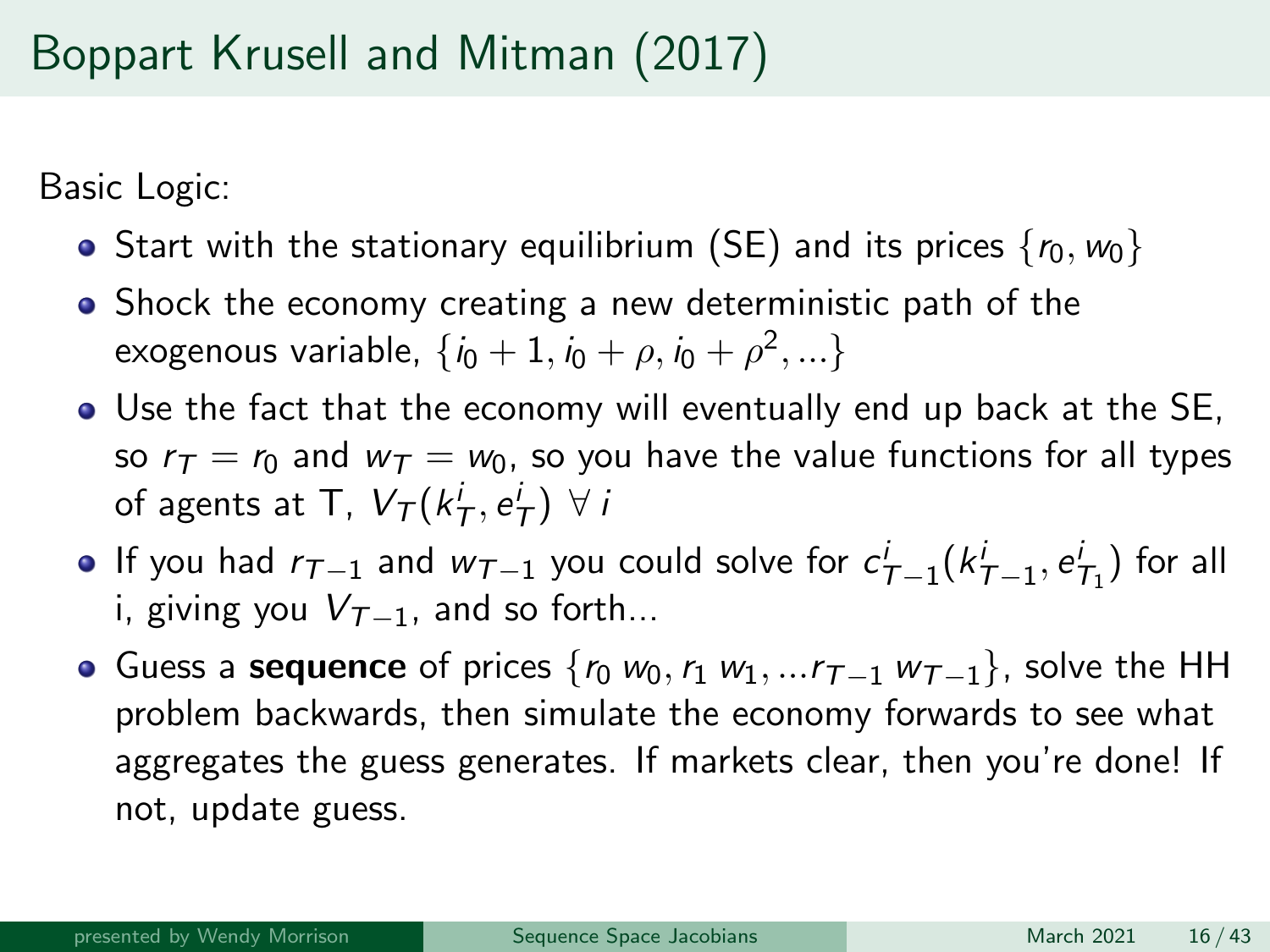Contrast this with the Reiter Method, the second major antecedent to the Sequence Space Jacobian

Stay in the **state space** and create a finite/discretized version of the distribution  $\mathsf \Gamma$  and the decision rules  $\boldsymbol{g}^i$ , for individual agents at the stationary equilibrium (fully non-linearly, no aggregate uncertainty yet.) Here, Γ and g are vectors.

Now take all the equilibrium conditions for each of the points in the discretized distribution (e.g. Euler equations) and stack them into a new (BIG!) system.

Linearize this with respect to aggregate shocks, and solve like an RBC model.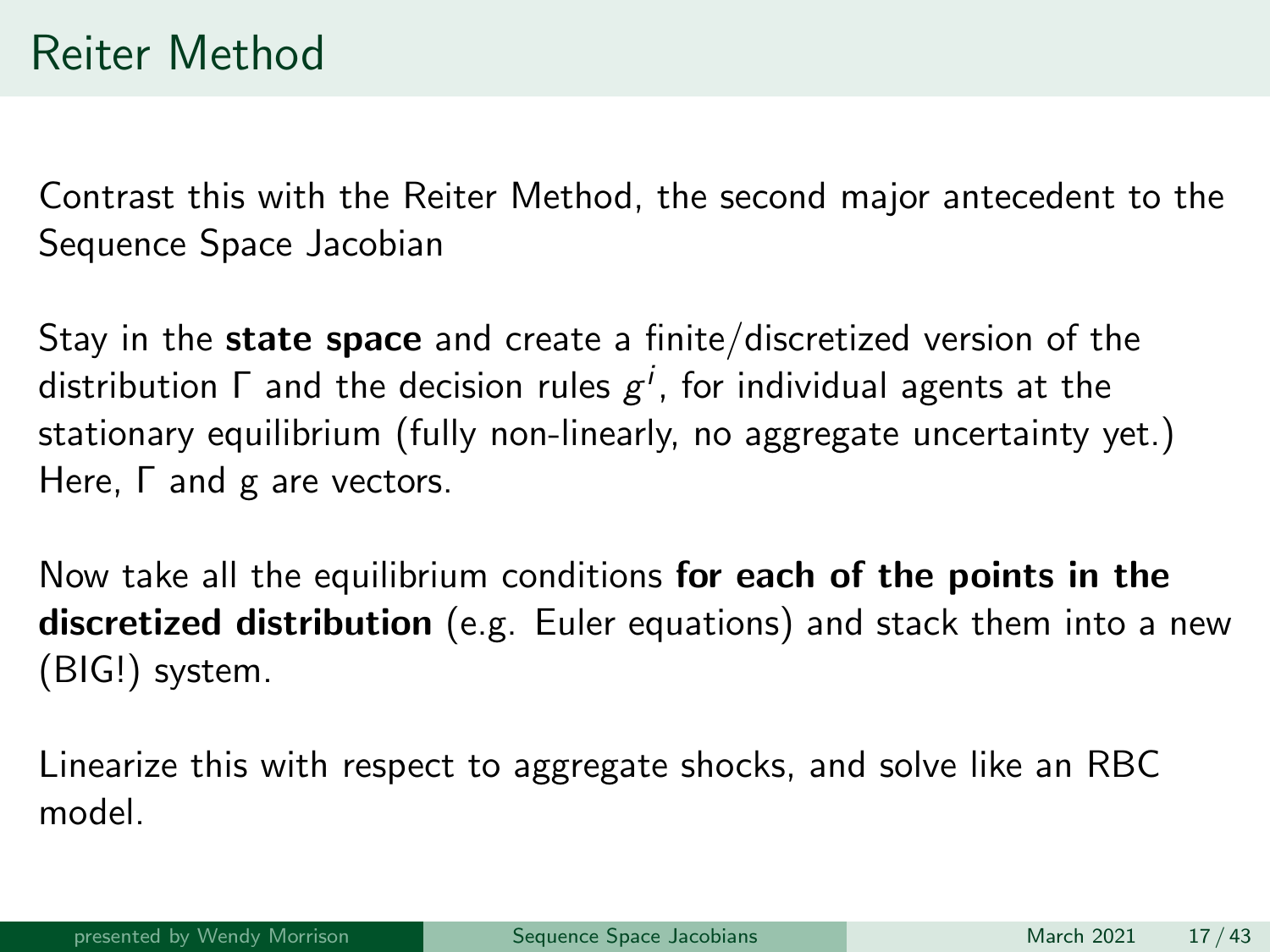We'll see in a moment that this method combines insights from both BKM and Reiter.

Why I like it: This methodology is both **intuitive** and **modular**. The different sectors of the economy are represented by individual 'blocks' that take in inputs and spit out outputs. It's easy to alter or tack on different pieces (e.g. if you wanted to tack on unions to a flexible wage model to get sticky wages). It's also fast.

Let's first start with the basic intuition of the method to get a sense of how this method differs from earlier ones.

Then we'll move on to the details of how to actually implement this method (including code!)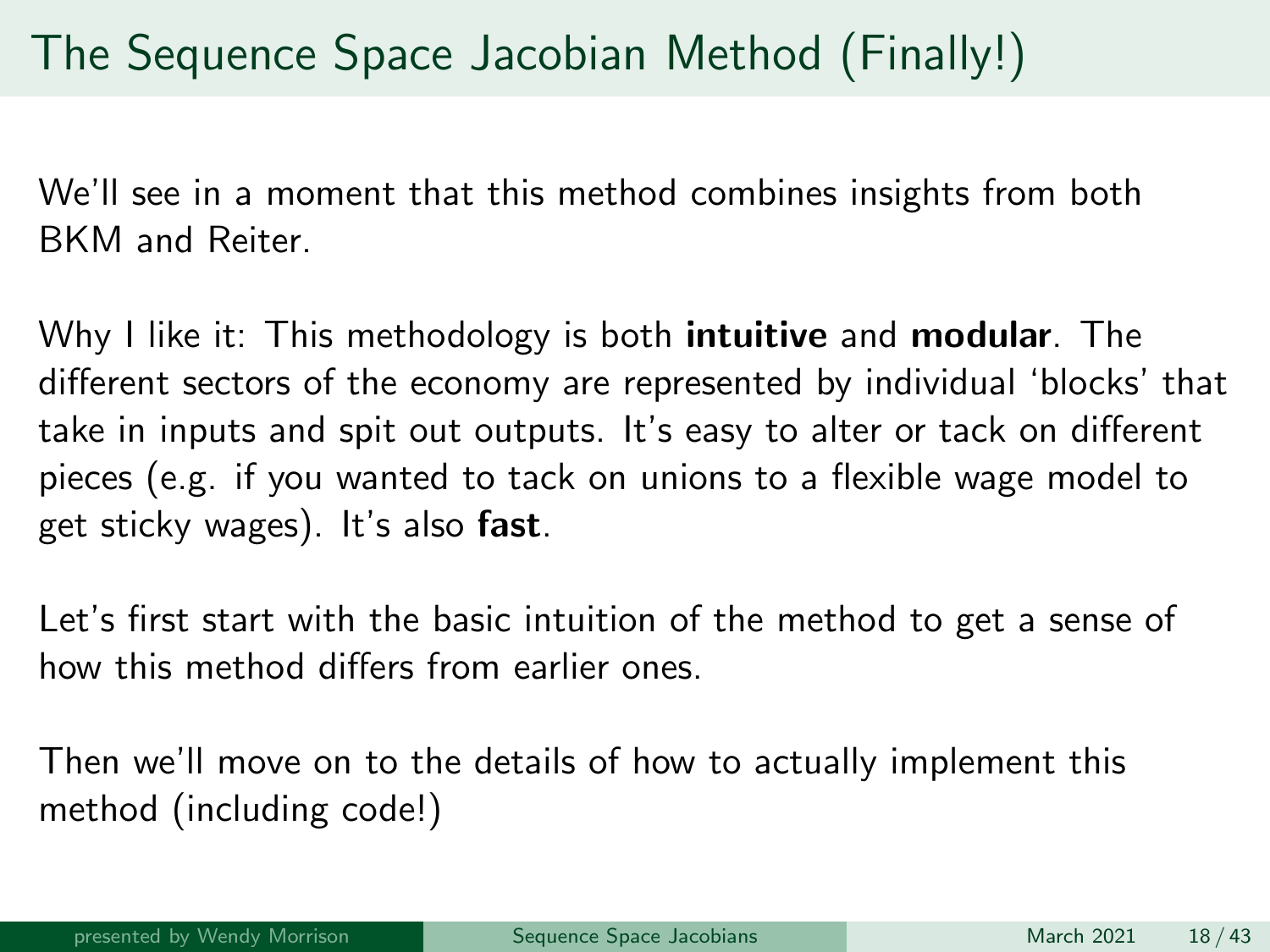# The Method

What we're after are impulse response functions to MIT shocks in a perfect foresight context: e.g.  $\frac{dK_t}{dz_s}$ 

The SS I method involves:

- Writing the equilibrium conditions in sequence space:  $H(U,Z)=0$
- Get stationary equilibrium (non-linearized)
- $\bullet$  Taking total derivatives evaluated at the stationary equilibrium, w.r.t. elements of the aggregate sequence
- Rearrange to get the impulse response functions:  $\, dU = H_U^{-1} H_Z dZ \,$ The  $H_U$  and  $H_Z$  are all you need to know (sufficient statistics) to see the impact of small dZ on U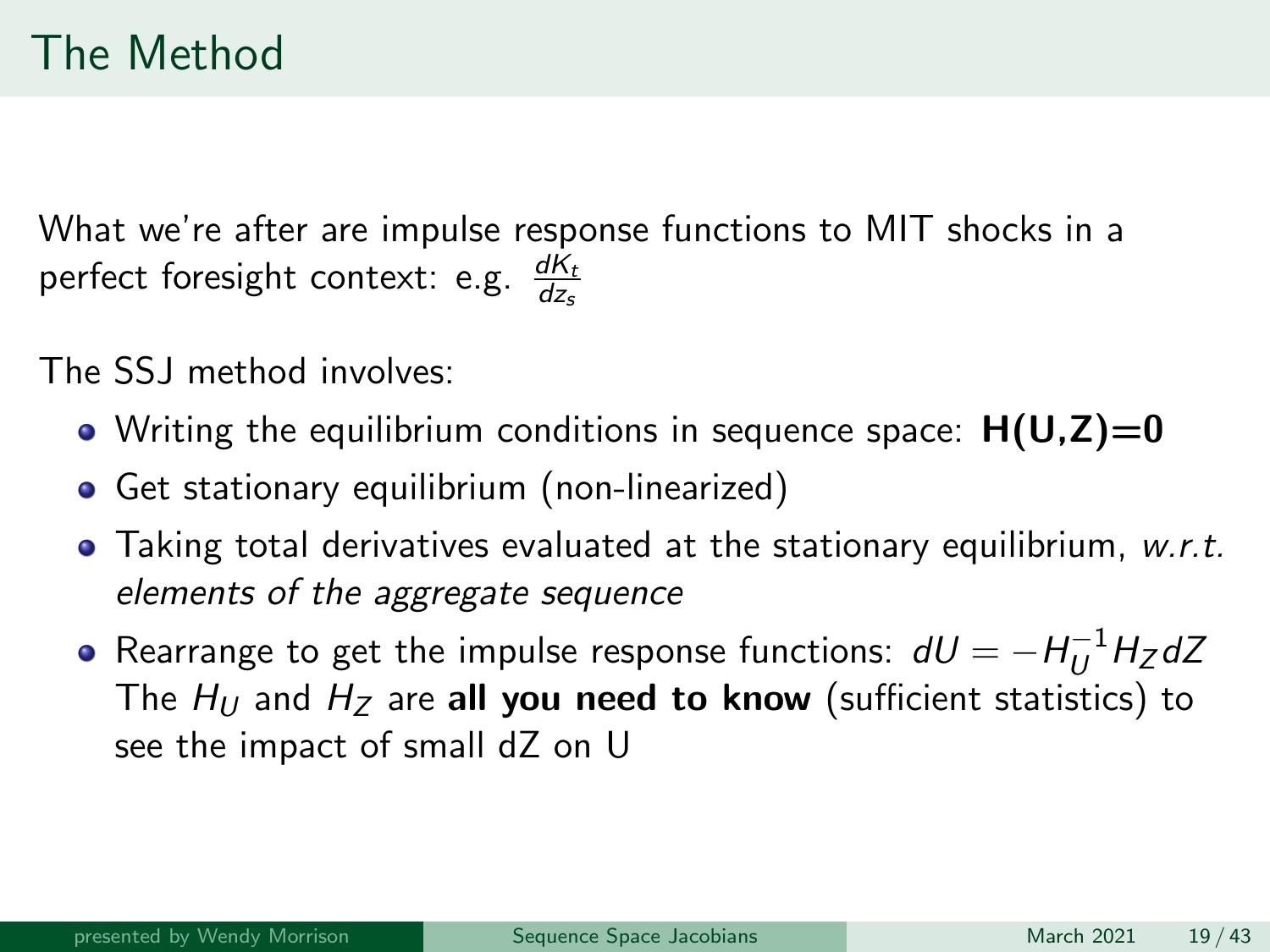# Relation to earlier papers

Follows BKM in that they write the problem in sequence space meaning that the equilibrium equations are written as functions of a set of aggregate variables, not states. Assume return to SE at T so you can truncate.

Follows Reiter in the sense that they first solve the model non-linearly at the stationary equilibrium and then linearize w.r.t. aggregates.

To deal with heterogeneity Reiter generates an expanded system and linearizes w.r.t. aggregate states.

Instead, they map aggregate sequences into aggregate sequences by aggregating over individual decisions. But then just linearize w.r.t. these sequences! Map  $w_t$   $\;\rightarrow\;$   $C_t$  because  $\mathcal{C}_t = \int c_t(w_t) d(e_t, k_{t-1})$ . An algorithm they've developed to quickly compute the Jacobians of heterogeneous agent problems (e.g.  $\frac{\partial C_t}{\partial w_t}$ ) is the key to why this works.

presented by Wendy Morrison New [Sequence Space Jacobians](#page-0-0) March 2021 20/43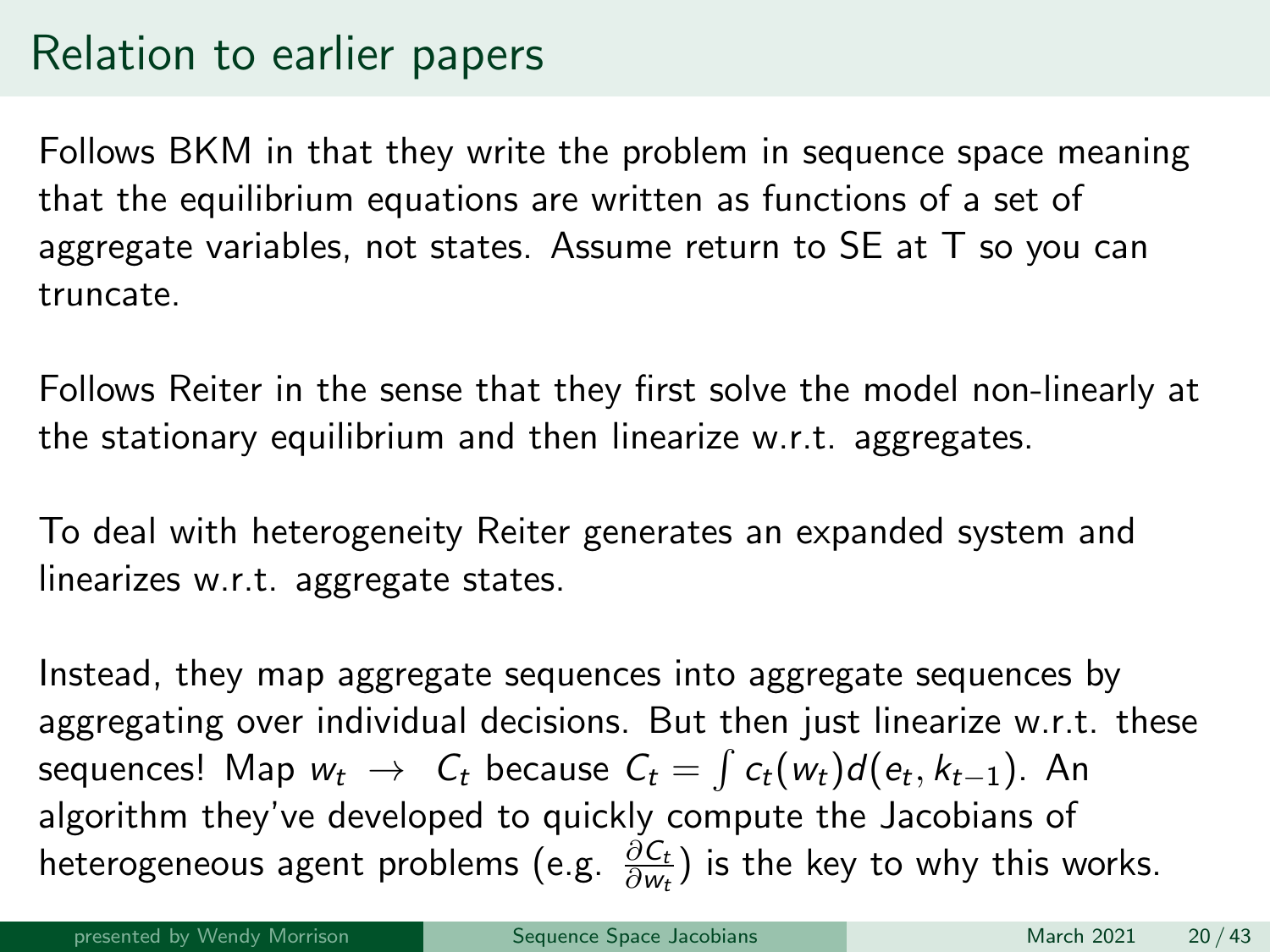#### The Jacobian

Suppose we were working with the following simple RBC model:

$$
\mathbf{H}_{t}(\mathbf{U}, Z) \equiv \begin{pmatrix} C_{t}^{-\sigma} - \beta(1 + r_{t+1})C_{t+1}^{-\sigma} \\ w_{t} - \varphi L_{t}^{\nu} C_{t}^{\sigma} \\ K_{t} - (1 - \delta)K_{t-1} - I_{t} \\ r_{t} + \delta - \alpha Z_{t} \left( \frac{K_{t-1}}{L_{t}} \right)^{\alpha-1} \\ w_{t} - (1 - \alpha) Z_{t} \left( \frac{K_{t-1}}{L_{t}} \right)^{\alpha} \\ Y_{t} - Z_{t} K_{t-1}^{\alpha} L_{t}^{1-\alpha} \\ Y_{t} - C_{t} - I_{t} \end{pmatrix} = \begin{pmatrix} 0 \\ 0 \\ 0 \\ 0 \\ 0 \\ 0 \end{pmatrix},
$$

Here  $U_t = \{\mathcal{C}_t, r_t, K_t, Y_t, \mathcal{L}_t, w_t, l_t\}$  and  $Z_t = Z_t$ 

So the Jacobian  $H_U$  will be a 7 x 7 x T matrix of the derivatives of each equation with respect to each variable for each t evaluated at the stationary equilibrium (here, the steady state).

presented by Wendy Morrison **[Sequence Space Jacobians](#page-0-0)** March 2021 21/43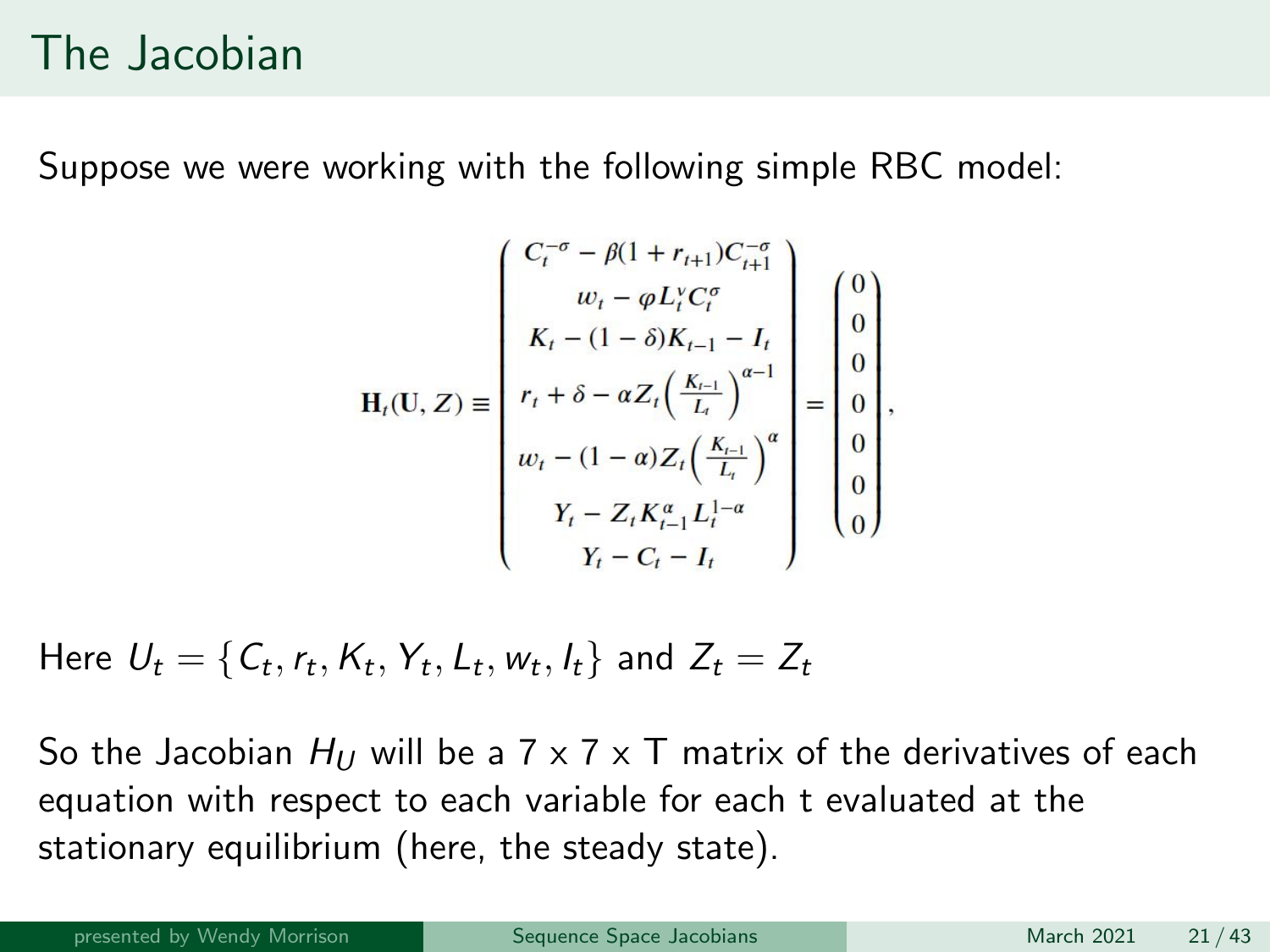### Solving for elements of Jacobian

Do we really include *every* endogenous variable in U? That could mean having to invert a massive matrix!

Instead, they break down the model into smaller sub-functions: i.e. different sub-components of the model called 'blocks' $^1$ . Essentially, this is just sophisticated variable substitution on a large scale.

$$
\mathbf{H}_{t}(\mathbf{U}, Z) \equiv \begin{pmatrix} C_{t}^{-\sigma} - \beta(1 + r_{t+1}) C_{t+1}^{-\sigma} \\ \overline{(\omega_{t})} \cdot \varphi L_{t}^{\vee} C_{t}^{\sigma} \\ K_{t} - (1 - \delta) K_{t-1} - \overline{I_{t}} \\ r_{t} + \delta - \alpha Z_{t} \left( \frac{K_{t-1}}{L_{t}} \right)^{\alpha-1} \\ w_{t} - \overline{(1 - \alpha) Z_{t} \left( \frac{K_{t-1}}{L_{t}} \right)^{\alpha}} \\ Y_{t} - Z_{t} K_{t-1}^{\alpha} L_{t}^{1-\alpha} \\ \overline{Y_{t} - C_{t}} - I_{t} \end{pmatrix} = \begin{pmatrix} 0 \\ 0 \\ 0 \\ 0 \\ 0 \\ 0 \end{pmatrix},
$$

 $1$ You can find a formal definition in section 4.2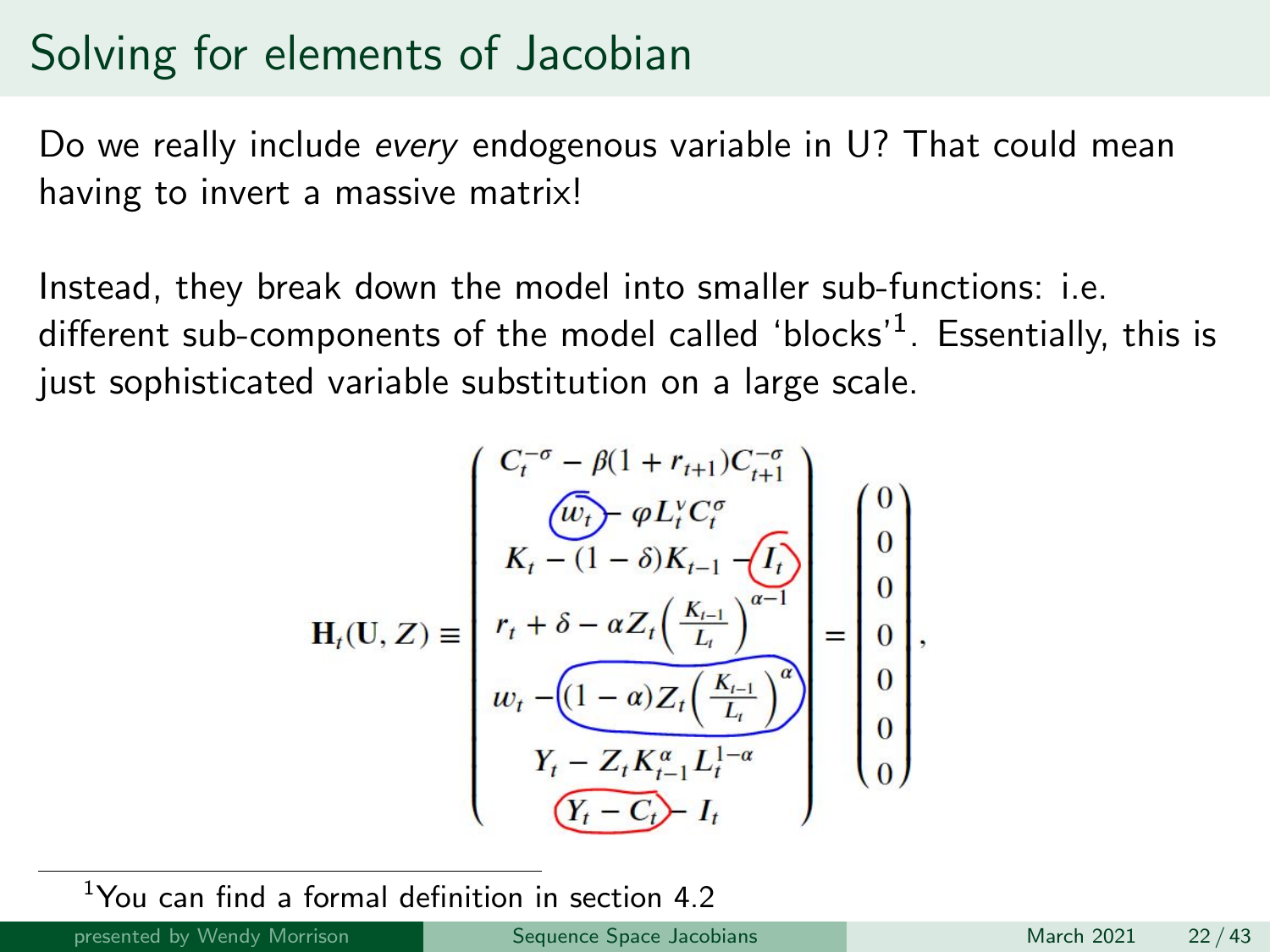## Simplified H function

 $\begin{bmatrix} C_{\ell}^{\sigma} - \beta (1 + r_{\ell+1}) C_{\ell+1}^{\sigma} \\ (1 - \alpha)^2 \ell_L (\frac{K_{\ell-1}}{\ell_{\ell}})^{\alpha} - \ell L_{\ell}^{\nu} C_{\ell}^{\sigma} \\ K_{\ell-1} (1 - \delta) K_{\ell-1} - Y_{\epsilon} + C_{\epsilon} \\ r_{\ell} + \delta - \alpha T_{\ell} (\frac{K_{\ell-1}}{\ell_{\ell}})^{\alpha-1} \\ Y_{\ell} - Z_{\ell} K_{\ell-1}^{\alpha} L_{\ell}^{\sigma} \end{bmatrix} = \begin{bmatrix} 0 \\ 0 \\ 0 \\ 0 \$ 

H matrix is smaller, meaning inversion is easier!

We took the equation that, given the state  $K_{t-1}$  and  $K_t$  determines investment [call this the investment "block"] and subbed it into the resource constraint [a 'target'].

We've also taken the equation that, given  $L_t$  determines the implied wage [call this the labor supply "block"], and subbed it into the labor demand equation [another target].

presented by Wendy Morrison **[Sequence Space Jacobians](#page-0-0)** March 2021 23/43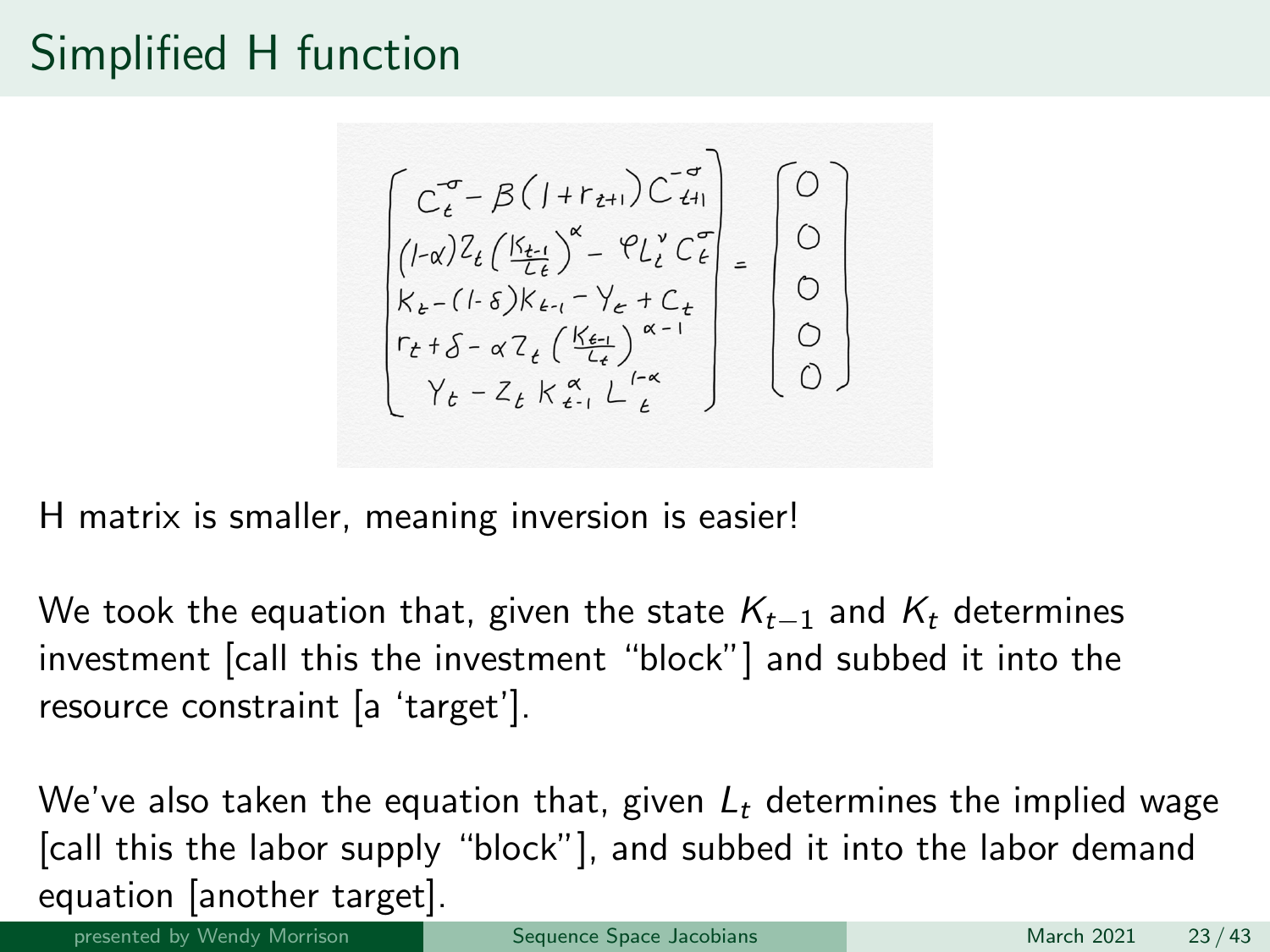#### **Blocks**

What is a 'block'? Blocks are mappings that take in sequences of aggregate inputs and spit out outputs.

For some rough intuition, start by thinking of blocks as 'sectors' of the economy (households, firms, finance, government, monetary policy).

- E.g. households take in wages and interest rates  $\{w_t, r_t\}$  at time t and tell you how much they'll work, save, and consume,  $\{ {\mathcal L}^{\mathcal{S}}_t, {\mathcal K}^{\mathcal{S}}_t, {\mathcal C}_t \}$
- Firms take in wages, interest rates, and aggregate TFP,  $\{w_t, r_t, z_t\}$ and tell you how much capital and labor they will employ and therefore how much they'll produce,  $\{Y_t, K^D_t, L^D_t\}$
- Note\* You could also write the firm block as taking "in" equilibrium labor and capital  $\{ \mathcal{L}_t, \mathcal{K}_t, z_t \}$  and spitting "out" the prices  $w_t$  and  $r_t$ that rationalize those quantities.

These 'sector' blocks plus 'target' blocks (e.g.  $Y_t - C_t = 0$ ) close the model.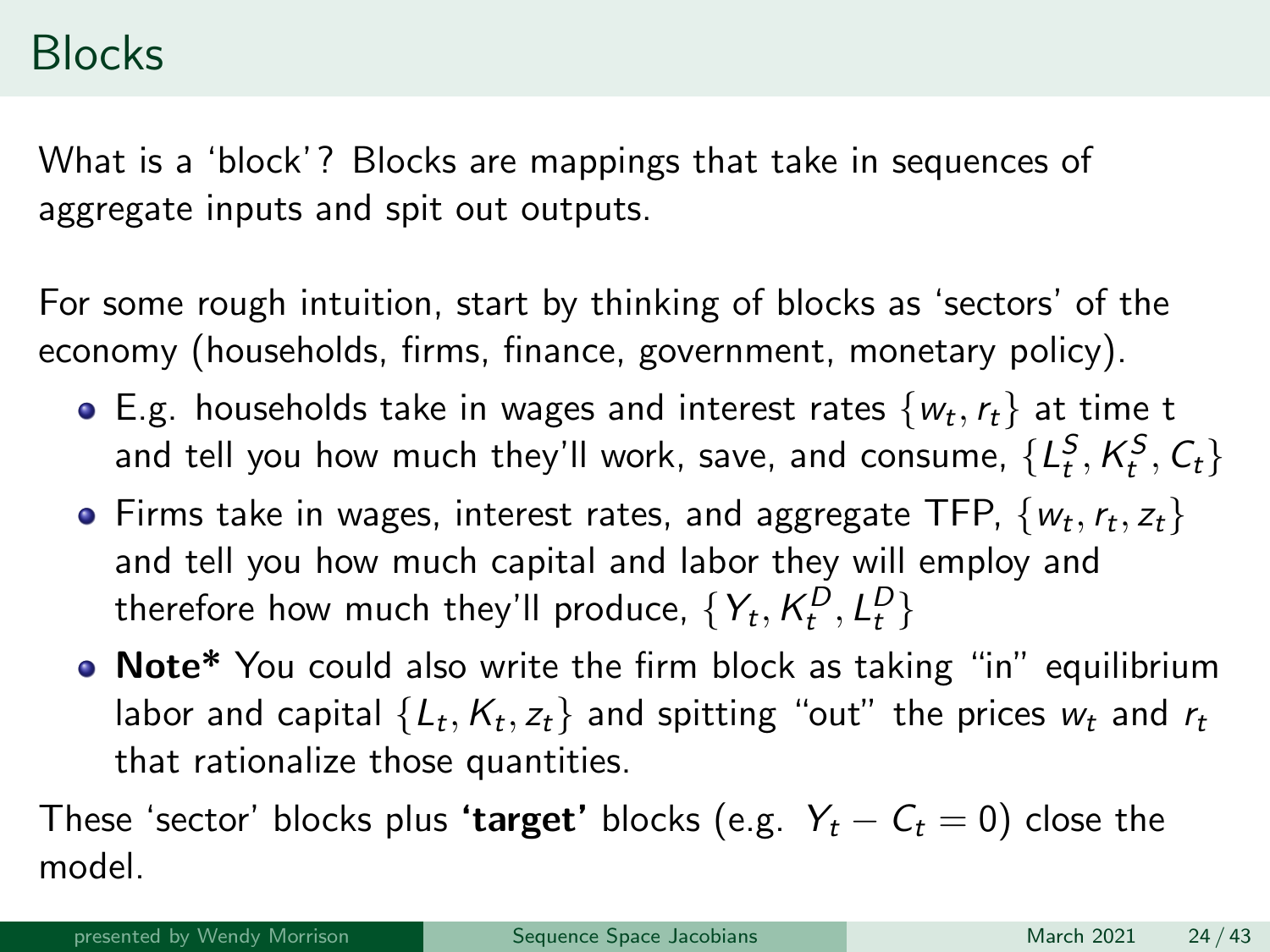# Directed Acyclical Graphs

There are 3 types of variables.

- $\bullet$  Exogeneous e.g.  $Z_t$
- $\bullet$  Unknown e.g.  $r_t,~K_t,~Y_t,~\mathcal{C}_t,~\mathcal{L}_t$
- **3** Intermediate e.g.  $w_t, l_t$

These mapping blocks are organized into DAGs.

The DAGs help you organize the blocks to make sure the following conditions are met:

- Every intermediate output variable must be the input to another sector block or target block
- There are the same number of unknowns as targets

Just X equations (targets) in X unknowns, but the X equations are made up of a bunch of intermediate steps.

presented by Wendy Morrison **[Sequence Space Jacobians](#page-0-0)** March 2021 25/43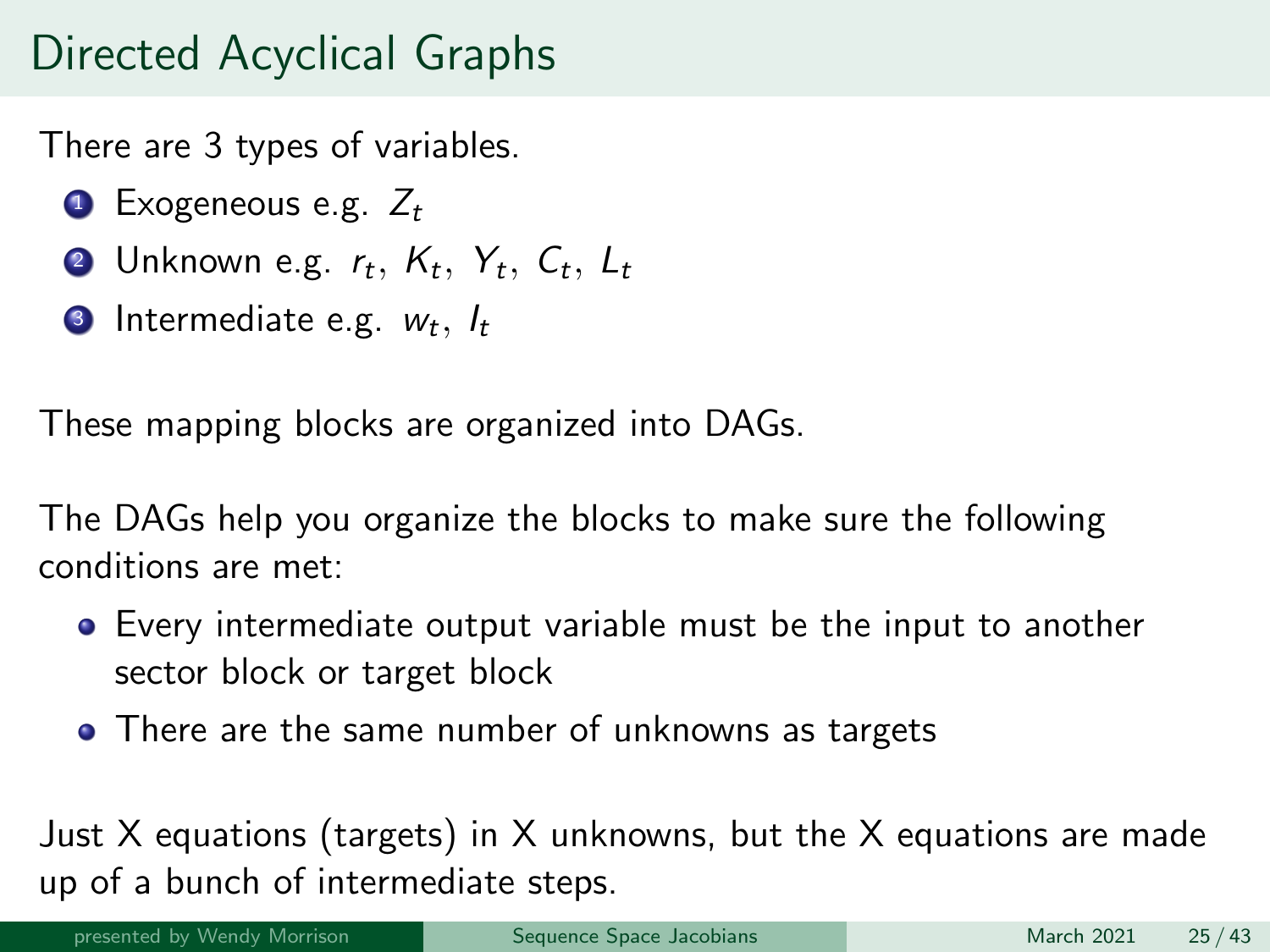# DAG: Example

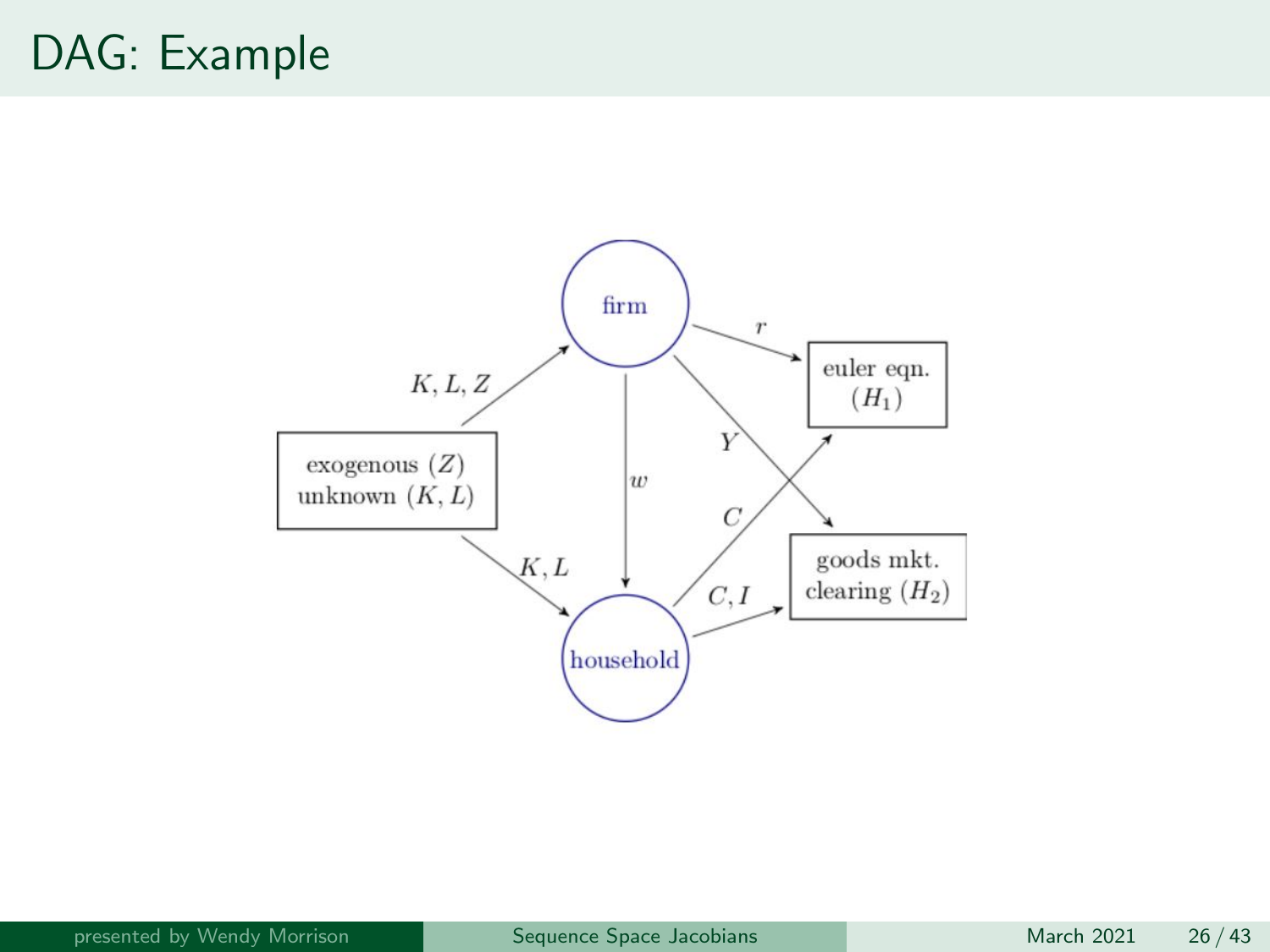#### DAG: The RBC Example

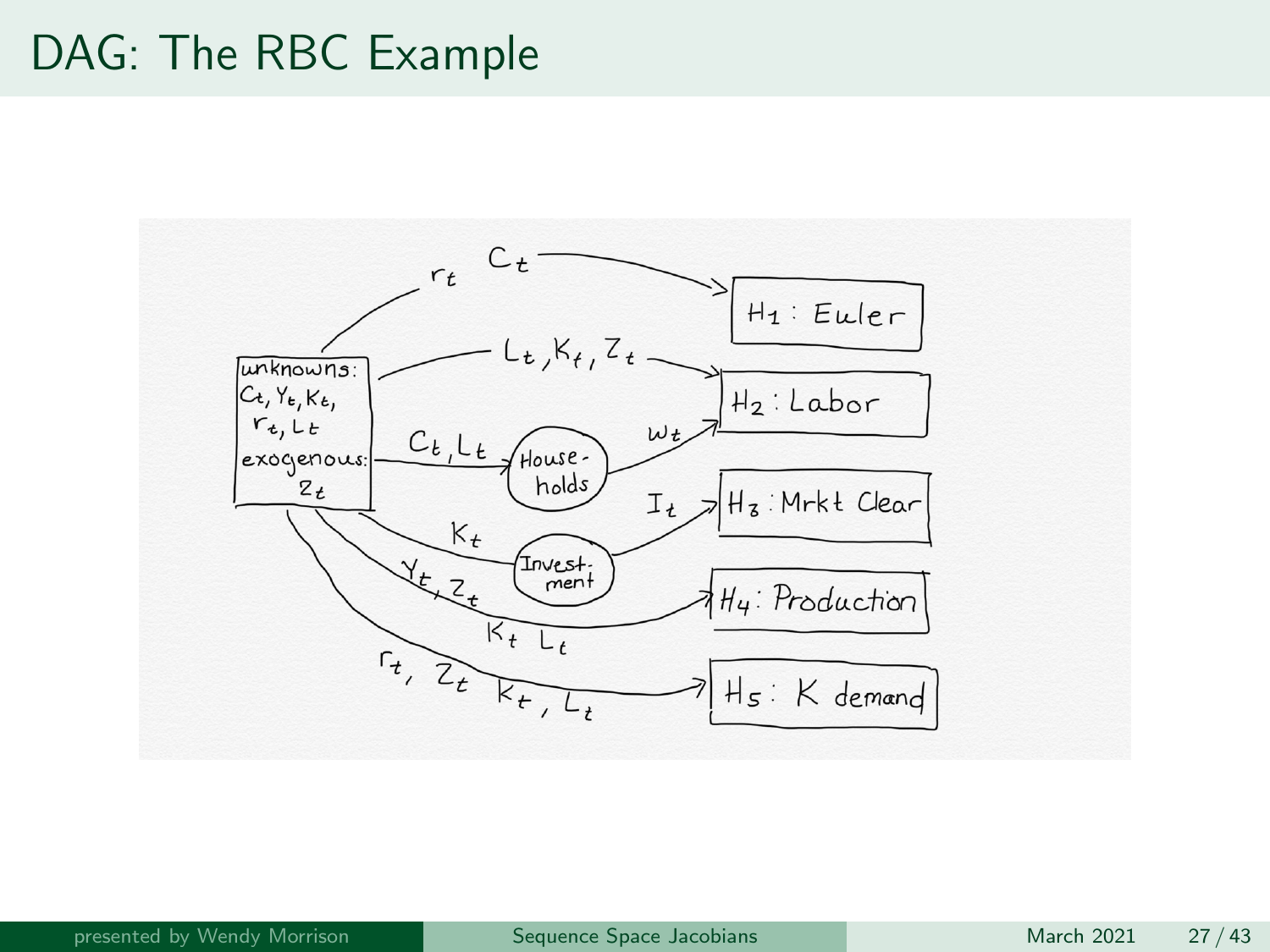<span id="page-27-0"></span>

Python is useful for this method because functions are treated just like any other object and can be easily used as arguments in other functions or can be 'decorated', meaning modified without changing the underlying function. For example:

```
def plusone(x)return x + 1def plustwo(x)return x + 2@plustwo
def plusone(x)
```
return  $x + 1$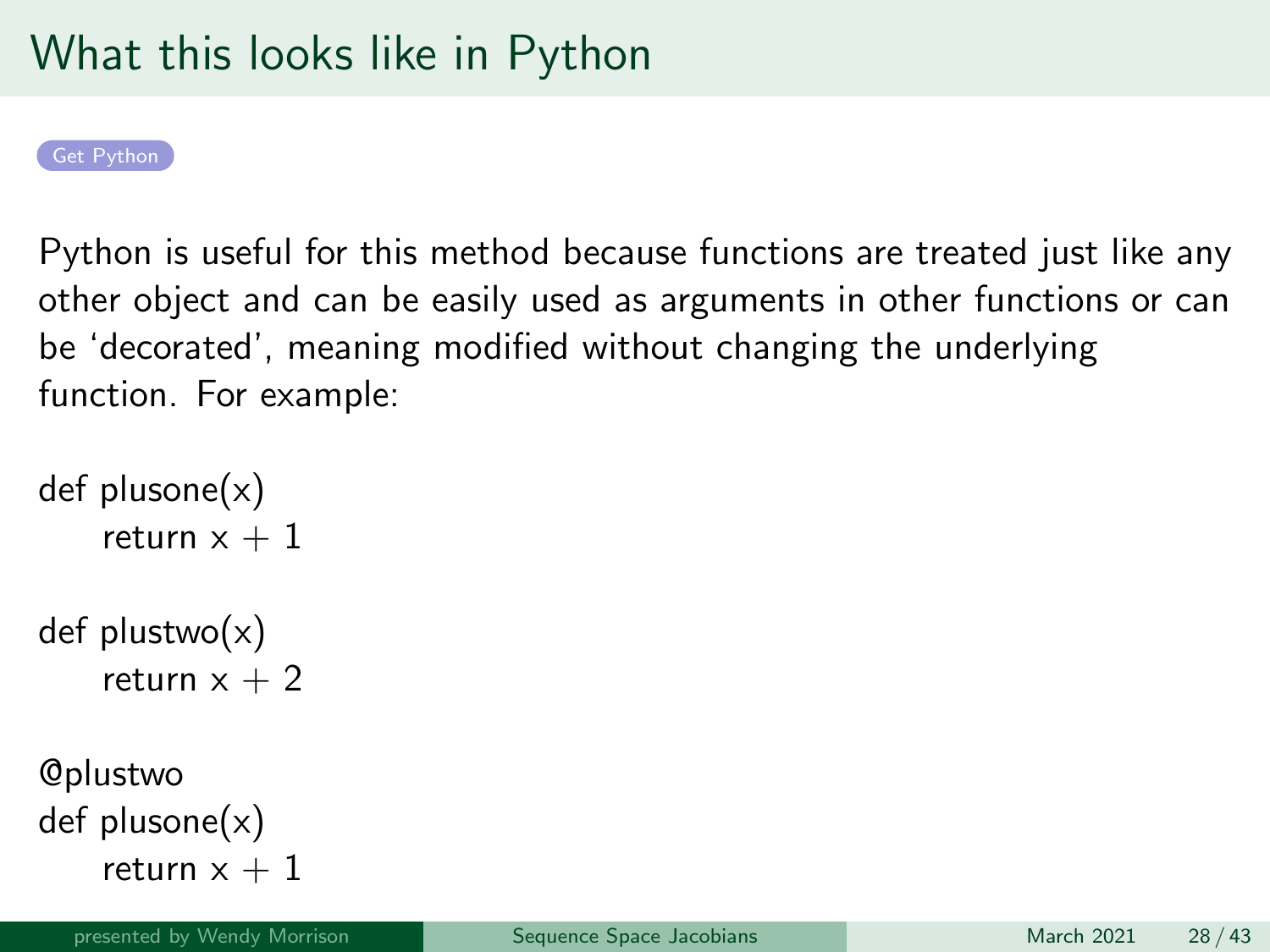# Simple Blocks

In other words, decorators take the output of the decorated function and do something else with it.

If your 'block' is simple in the sense that it just maps inputs to outputs (we'll get to other types in a second), simply decorate it with the @simple decorator so that the code knows what to do with this output.

```
@simple
def firm(K, L, Z, alpha, delta):
    r = alpha * Z * (K(-1) / L) ** (alpha-1) - deltaw = (1 - alpha) * 7 * (K(-1) / L) * * alphaY = Z * K(-1) ** alpha * L ** (1 - alpha)return r. w. Y
@simple
def household(K, L, w, eis, frisch, vphi, delta):
    C = (w / vphi / L ** (1 / frisch)) ** eisI = K - (1 - delta) * K(-1)return C. I
@simple
def mkt clearing(r, C, Y, I, K, L, w, eis, beta):
    goods mkt = Y - C - Ieuler = C ** (-1 / eis) - beta * (1 + r(+1)) * C(+1) ** (-1 / eis)
    walras = C + K - (1 + r) * K(-1) - w * L # we can the check dynamic version too
    return goods mkt, euler, walras
```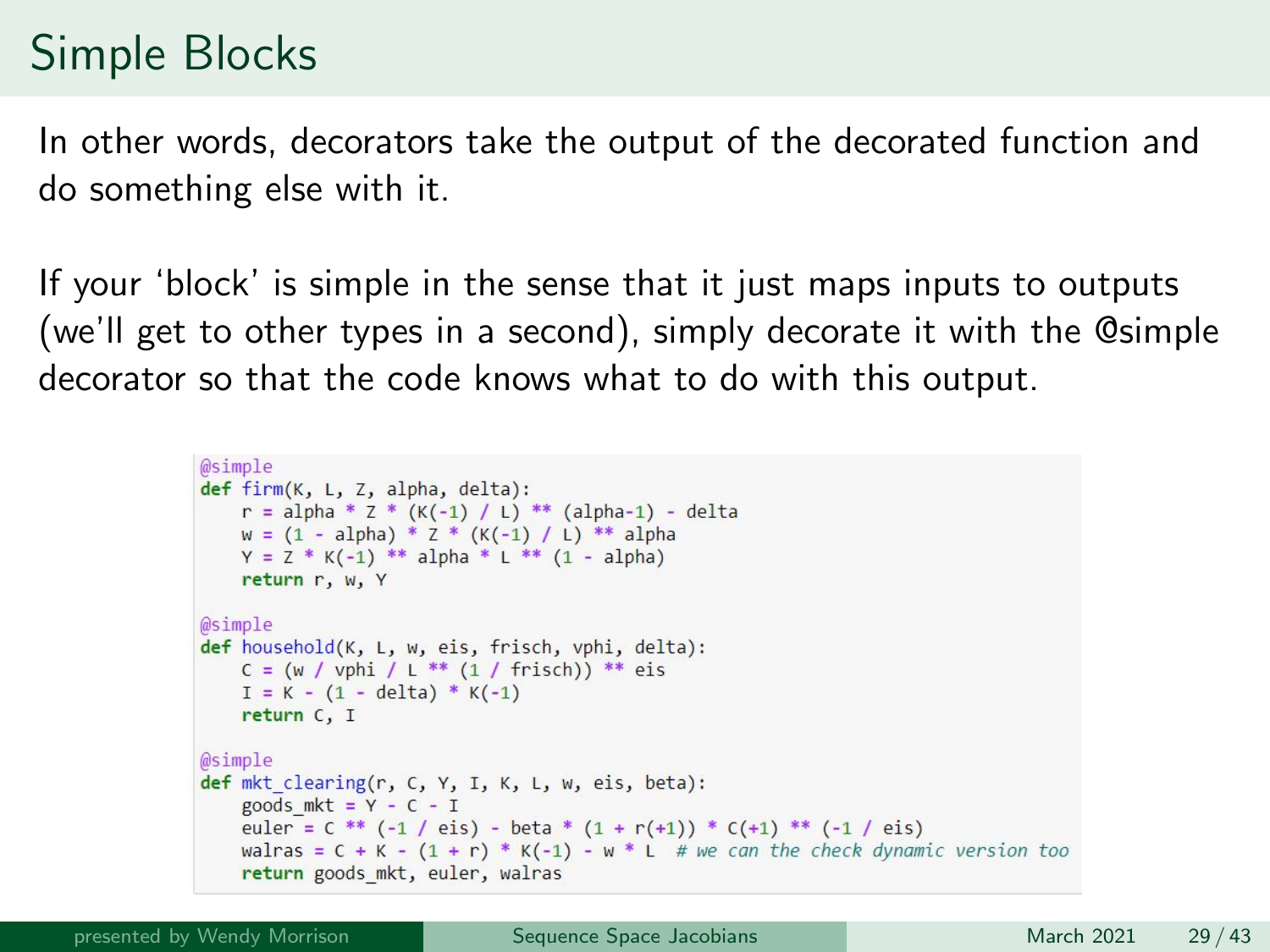What about when your equilibrium conditions don't generate nice explicit functions? (e.g. firm investment decisions)

They've created a decorator function @solved, which tells python to store/use the solution to a system of equations.

Example:

```
@solved(unknowns=['pi'], targets=['nkpc'])
def pricing(pi, mc, r, Y, kappap, mup):
    n kpc = kappap * (mc - 1/mup) + Y(+1) / Y * np.log(1 + pi(+1)) / (1 + r(+1)) - np.log(1 + pi)return nkpc
```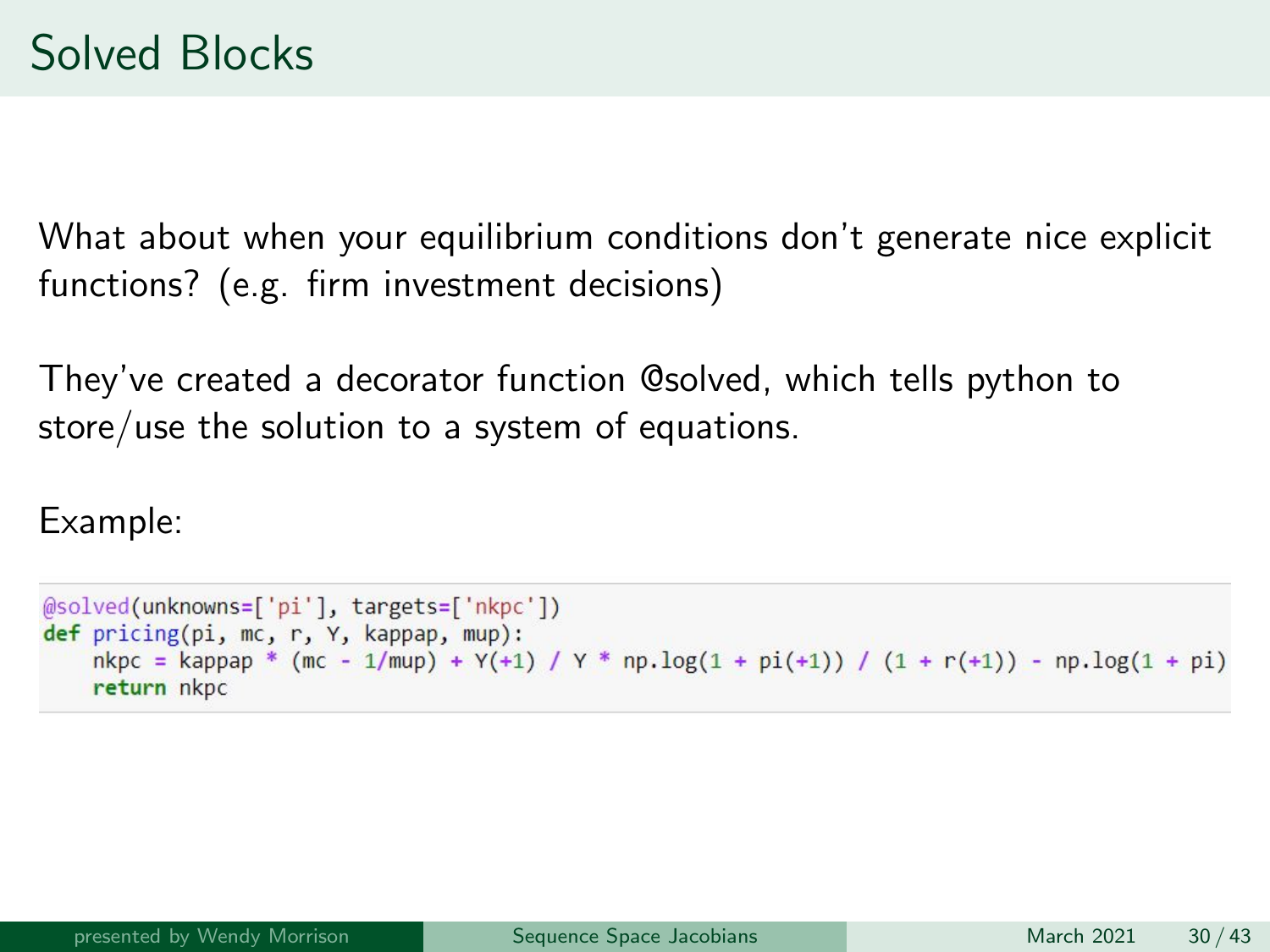How to handle HA blocks? [More details found in their Jupyter notebook]

- Write a backward iteration function representing the Bellman equation. It's best to have it take the derivative of the Value function next period (e.g.  $\frac{\partial V_{t+1}}{\partial a_{t+1}}$ ), the transition matrix of the exogenous state $^2$ , the discrete grids for both state variables, the parameters, and finally the 'inputs' to the block (e.g. w and r)
- It's output will be  $\frac{\partial V_t}{\partial a_t}$  and the corresponding policy functions.
- Decorate with the @het decorator and define  $\frac{\partial V}{\partial a}$ , the transition matrix, and the endogenous state

@het(exogenous='Pi', policy='a', backward='Va') def household(Va p, Pi p, a grid, e grid, r, w, beta, eis): """Single backward iteration step using endogenous gridr

presented by Wendy Morrison [Sequence Space Jacobians](#page-0-0) March 2021 31/43

 $2$ They have code to discretize an exogenous process and get this matrix, or you can write your own.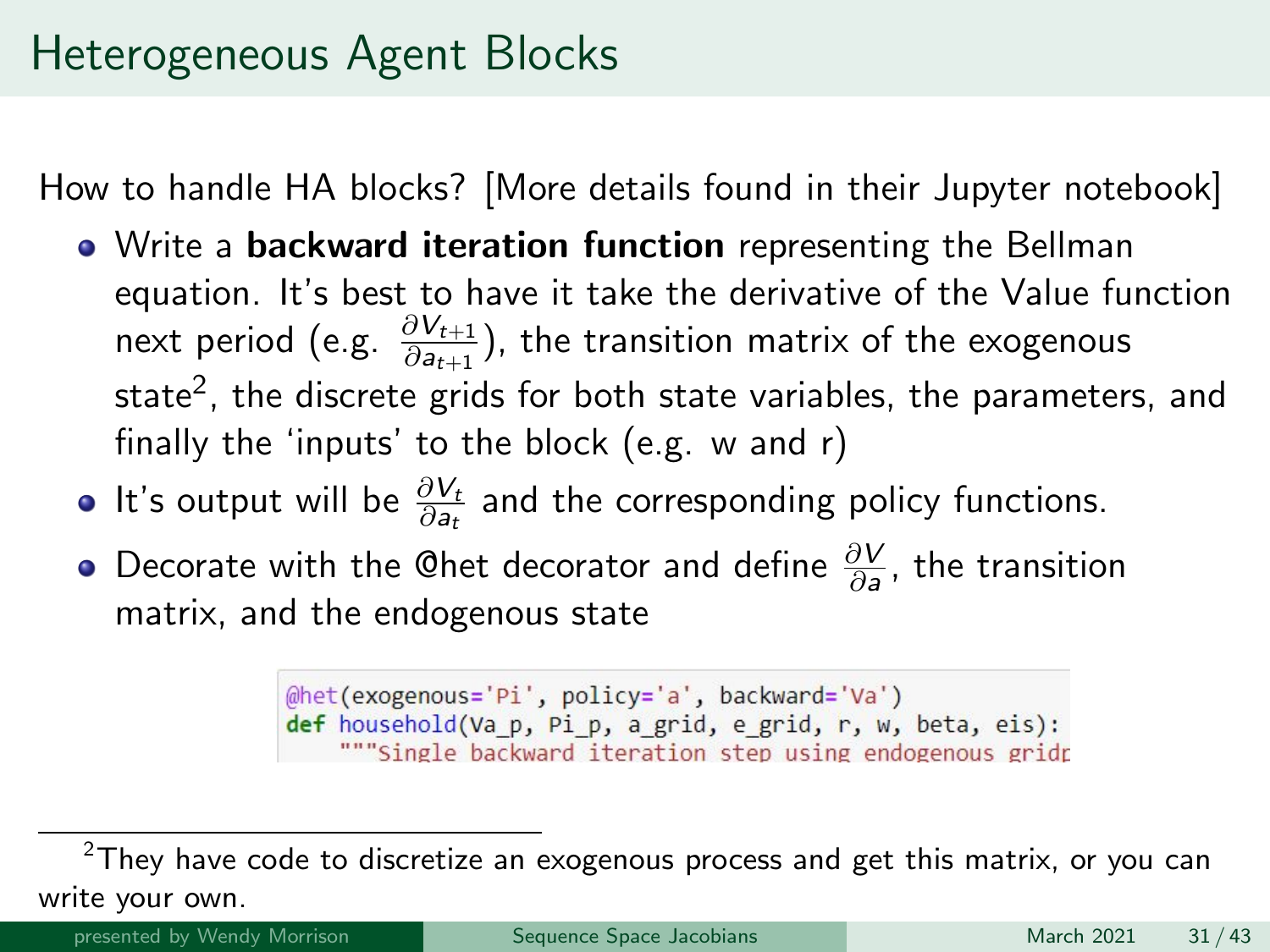# Writing the Backward Iteration Function

To write this function, you'll need to solve for the choice of  $a_{t+1}$  (and therefore  $c_t$ , and possibly  $n_t)$  that maximize utility given  $\mathit{V}(a_{t+1})$ . What's the best way to do this?

#### The endogenous gridpoint method.

The consumer's Bellman will look something like:

$$
V(e_t, a_t) = max_{c_t, a_{t+1}} u(c_t) + \beta \sum_{e_t} V(e_{t+1}, a_{t+1}) P(e_t, e_{t+1})
$$

Logic: Start with a 2D grid representing possible values for  $(e_{t+1}, a_{t+1})$ and a guess for  $V_{a_{t+1}}(a_{t+1}, e_{t+1})$ 

- Use this and transition matrix to get  $c_t(e_t, a_{t+1})$
- Use budget to back out  $a_t$  on grid
- **•** Assume monotonicity and interpolate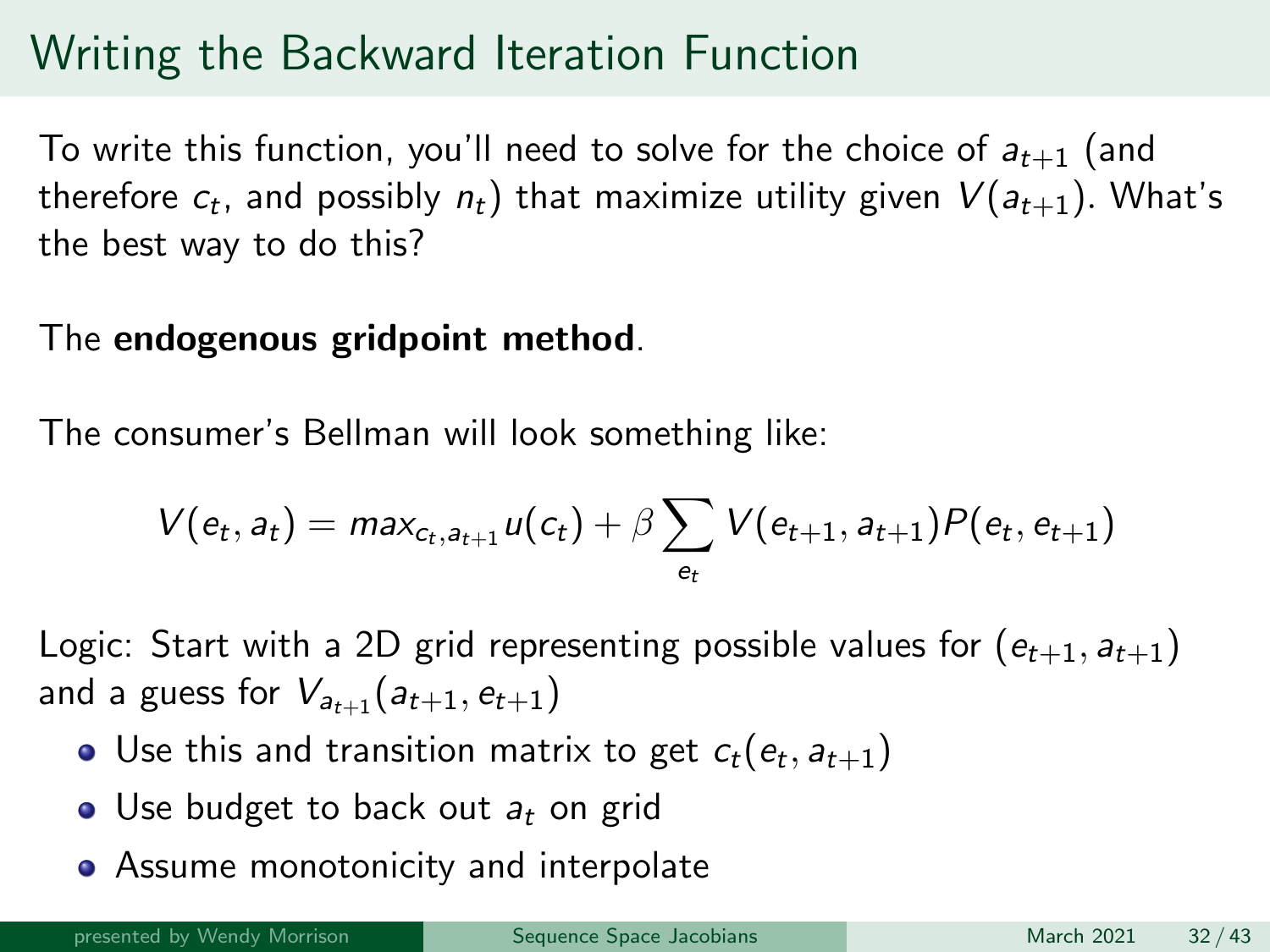#### Writing the Backward Iteration Function

Take the derivative with respect to  $a_{t+1}$ , to get:  $0 = (-1)u'(c_t) + \beta \sum_{e_t} V_{a_{t+1}}(e_{t+1}, a_{t+1})$ 

$$
u'(c_t) = \beta V_{a_{t+1}} \mathbf{P}
$$

So with a (vector) guess for  $V_{a_{t+1}}(e_{t+1},a_{t+1})$ , can get guess for  $u'(c_t)$ 

Straightforwardly, the guess for  $u'(c_t)$  associated with every  $e_t$  and  $\overline{a_{t+1}}$ delivers a guess for a grid for  $c_t$  associated with every  $e_t$  and  $a_{t+1}$ . Then use the budget constraint to get  $a_t$  associated with these points.

Use interpolation and the assumption that the policy function is monotonic to get the policy function for  $a_t$ .

Finally, taking the derivative of Bellman w.r.t.  $a_t$  this time, gets you  $V_{a_t}(e_t, a_t)$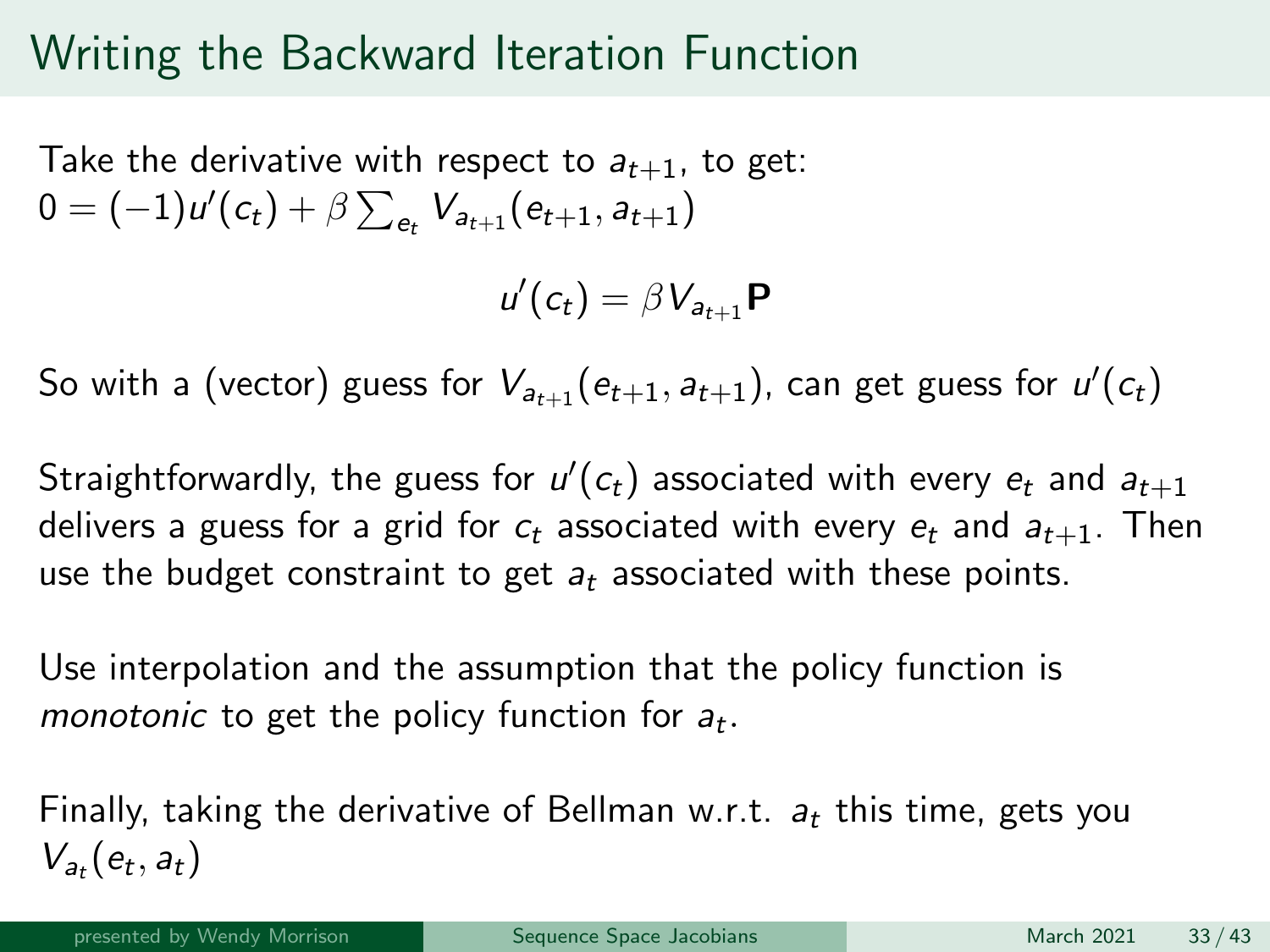# Getting  $H_U$

Now that we have a sense of what a block is and how they help reduce the dimension of the  $H(U,Z)$  function, we can think about how to actually find the elements of  $H_{U}$  and  $H_{Z}$ .

Recall we've just done fancy variable substitution, so finding elements of  $H_U$  (say for example, the derivative of the resource constraint with respect to  $K_t$ ) you'll need a bunch of partial derivatives/partial equilibrium Jacobians (e.g.  $\frac{\partial I}{\partial K_t}$ ).

Assuming you've already found the stationary equilibrium, taking the derivative of the simple and solved blocks is relatively straightforward. Simple numerical differentiation.

However, finding the block Jacobians for the HA blocks is a bit more complicated.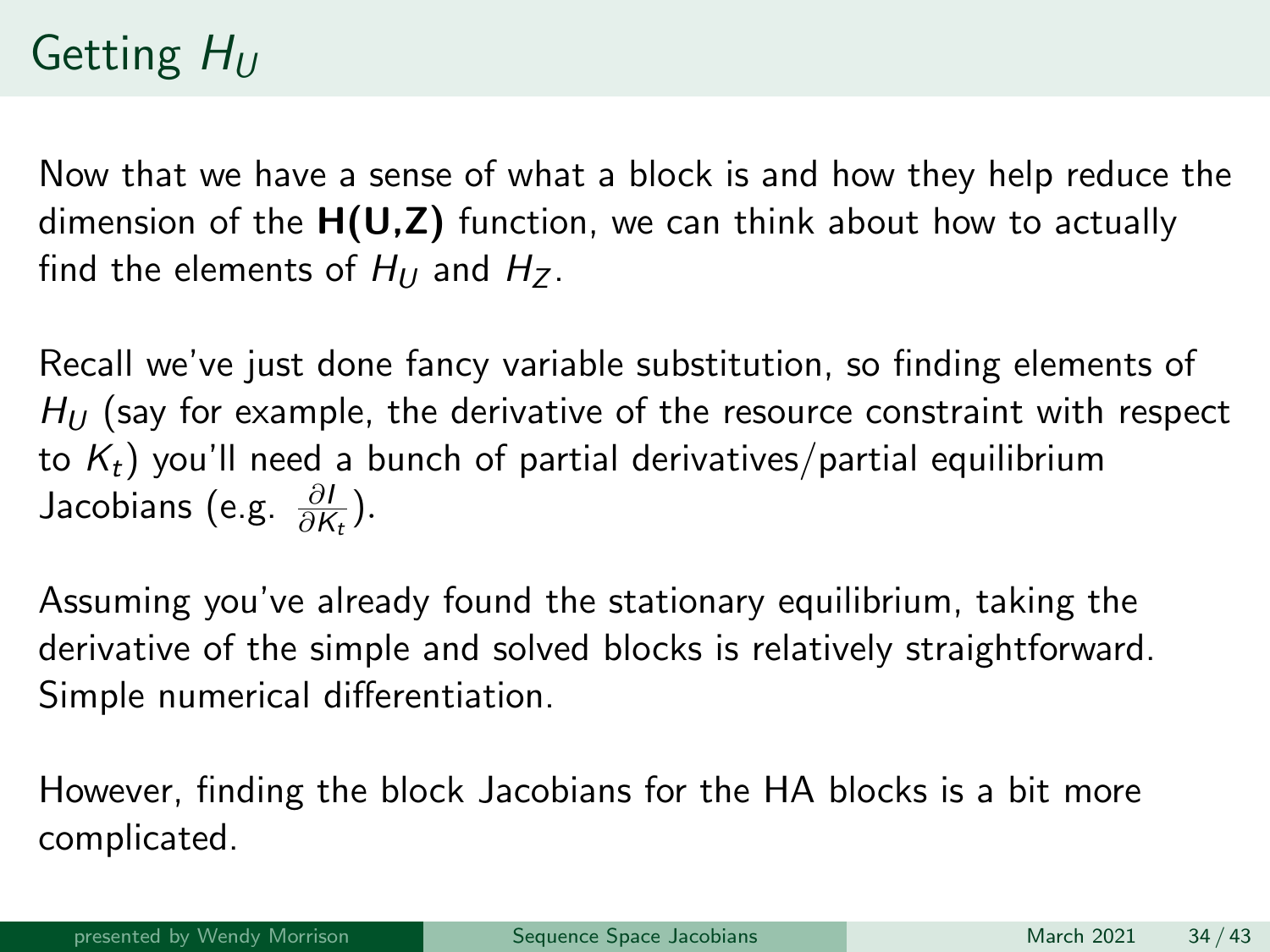# HA Problems using the SSJ Method

Assume that you've decomposed the set of equilibrium equations into blocks and condensed the size of the targets.

Example, let  $H_1$  be the goods market clearing condition  $C_t(r_t(K_t), w_t(L_t)) + I_t(K_t) - Y_t(K_t, L_t) = 0$ 

Let  $K_t$  and  $L_t$  be your unknowns,  $U_t$ 

To get  $\frac{\partial H_{1t}}{\partial K_s} = J^{C,r}J^{r,K} + J^{I,K} - J^{Y,K}$  you'll need the partial equilibrium or block Jacobian,  $J^{C,r} = \frac{\partial C_t}{\partial r_s}$ ∂rs

In this case,  $C(r_t, w_t)$  is part of the HA component. I.e.  $C_t = \int c_t(e_t, k_t) dD(e_t, k_t)$ 

An efficient algorithm for solving for HA block jacobians is among the main contributions of the paper. ([Fake News Algorithm](#page-40-0))

presented by Wendy Morrison **[Sequence Space Jacobians](#page-0-0)** March 2021 35/43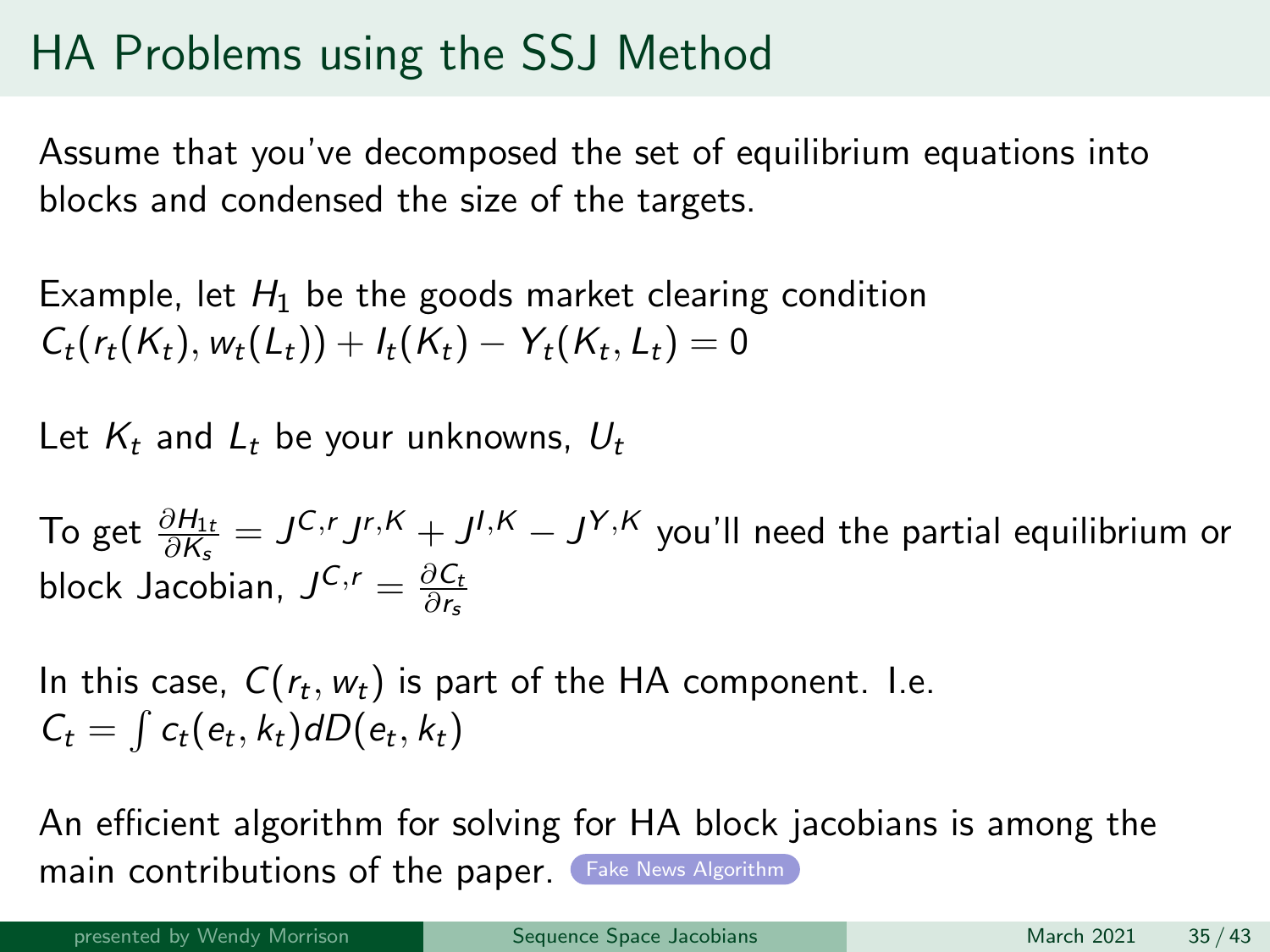# Summing Up So Far

The Reiter method kept the HA problem in the "state space", discretizes the high dimensional state, and linearizes around stationary equilibrium w.r.t. aggregate shocks.

The Boppart, Krusell, Mitman method writes the system in aggregate sequence space and solves this system fully non-linearly. Assuming perfect foresight (MIT shocks).

This method also writes the problem in aggregate sequence space, but linearizes the system (takes derivatives of equilibrium equations w.r.t. elements of aggregate sequences evaluated at stationary equilibrium), then combines these linearized equations to get impulse response functions.

- Their algorithm that quickly solves for the derivative of HA variables W.r.t. aggregates is a big part of why this works ([Fake News Algorithm](#page-40-0))
- Decomposing the model into blocks both speeds up the process and makes models modular/easy to customize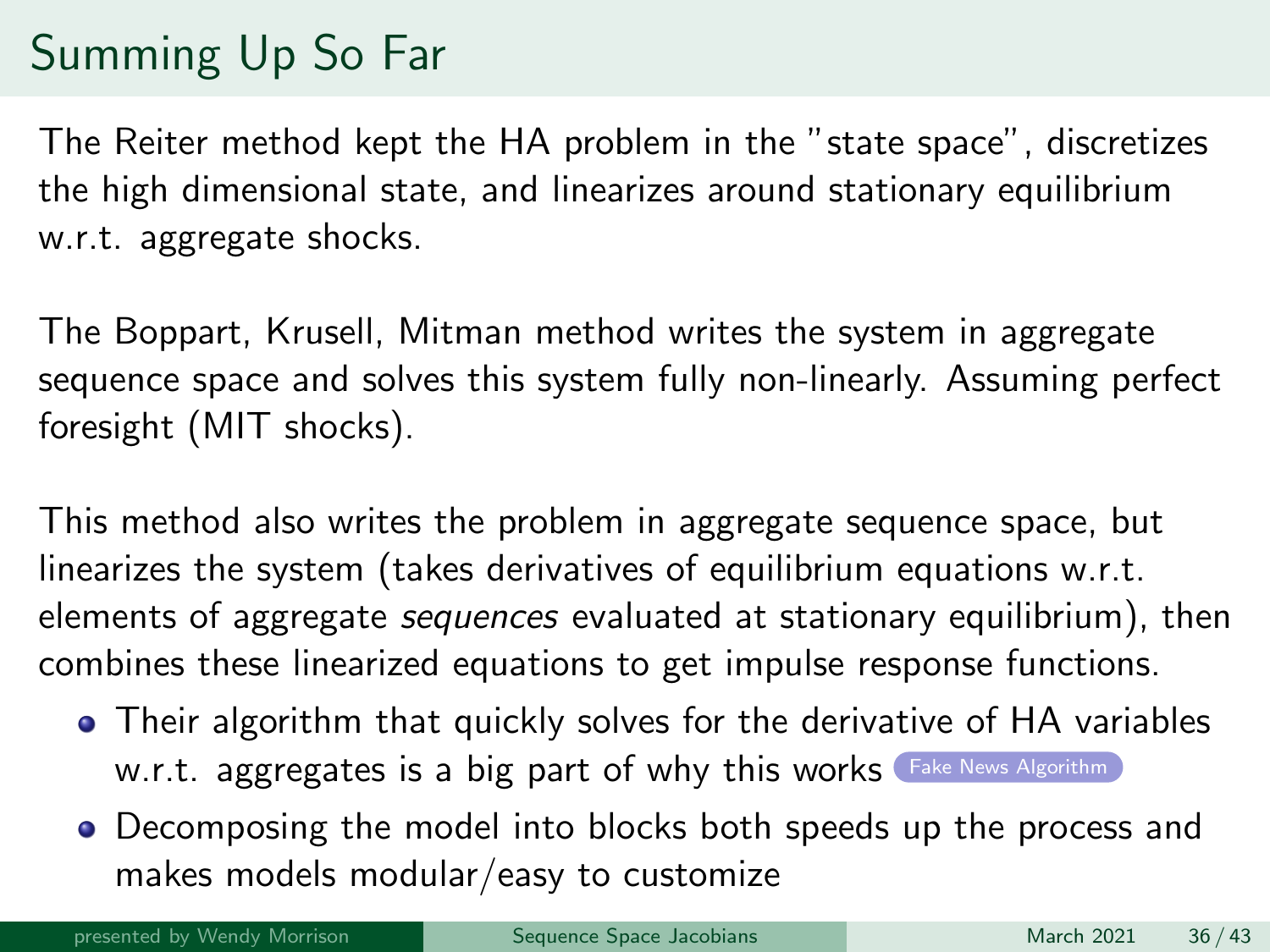# More Python!

<span id="page-36-0"></span>So let's assume you've:

- **1** Organized your model into a DAG of blocks
- 2 Coded these blocks up (simple, solved, or het blocks)
- <sup>3</sup> \*\*Pro tip: I find its best to write my HA function in a separate file with a function that will also solve for the stationary equilibrium Now what?

Solve for the stationary equilibrium (we'll just call this the steady state).

- Create a steady state function that takes as inputs: 1) all of your parameters, 2) calibration targets, 3) Guesses for any parameters you're solving for as part of the calibration
- Solve for whatever you can analytically!
- Solve for those remaining parameters using the het blocks more on this in the next slide (e.g. target r  $=$  2%, K  $=\frac{1}{\delta}$ , so what  $\beta$  makes this work?)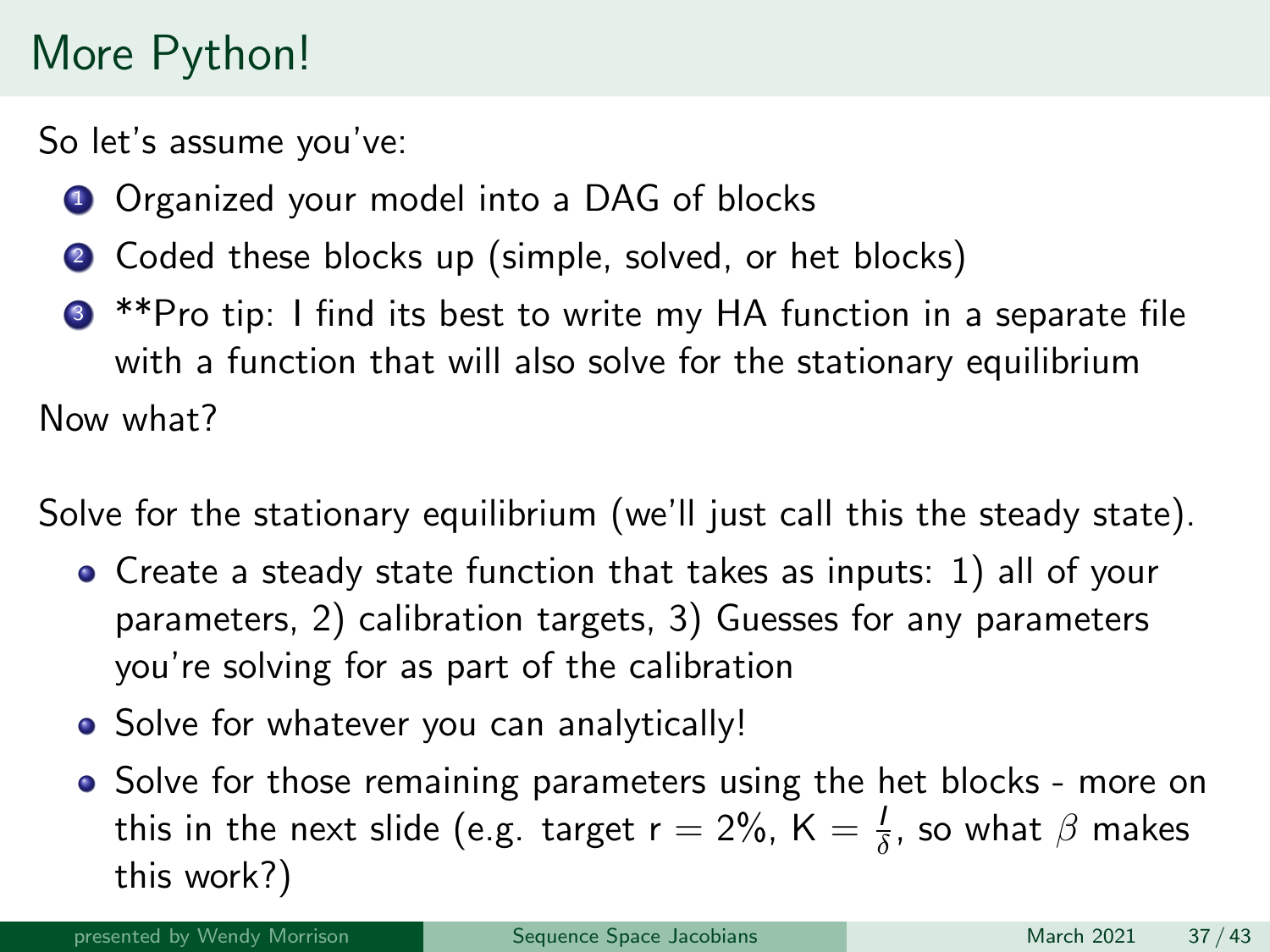# Stationary Equilibrium

You've written the backward iteration functions for the het blocks (let's say you've named it "household") and decorated it with @het so the code knows what to do with it.

What it "does" with it is recognize that its a certain "class" or type of object. In python you can (and they do in their code package) introduce functions that are specific to/belong to certain objects. These are called 'methods'. (See Python tutorial)

household.ss() takes the function you've written, and all the inputs inside the () and finds the value function, policy functions, and aggregate choice variables at those values.

So just use a numerical solver (they provide a few for you!) to solve for remaining parameters (e.g.  $\beta$ ). Finally, store everything in a dictionary which will be the output of your steady state function.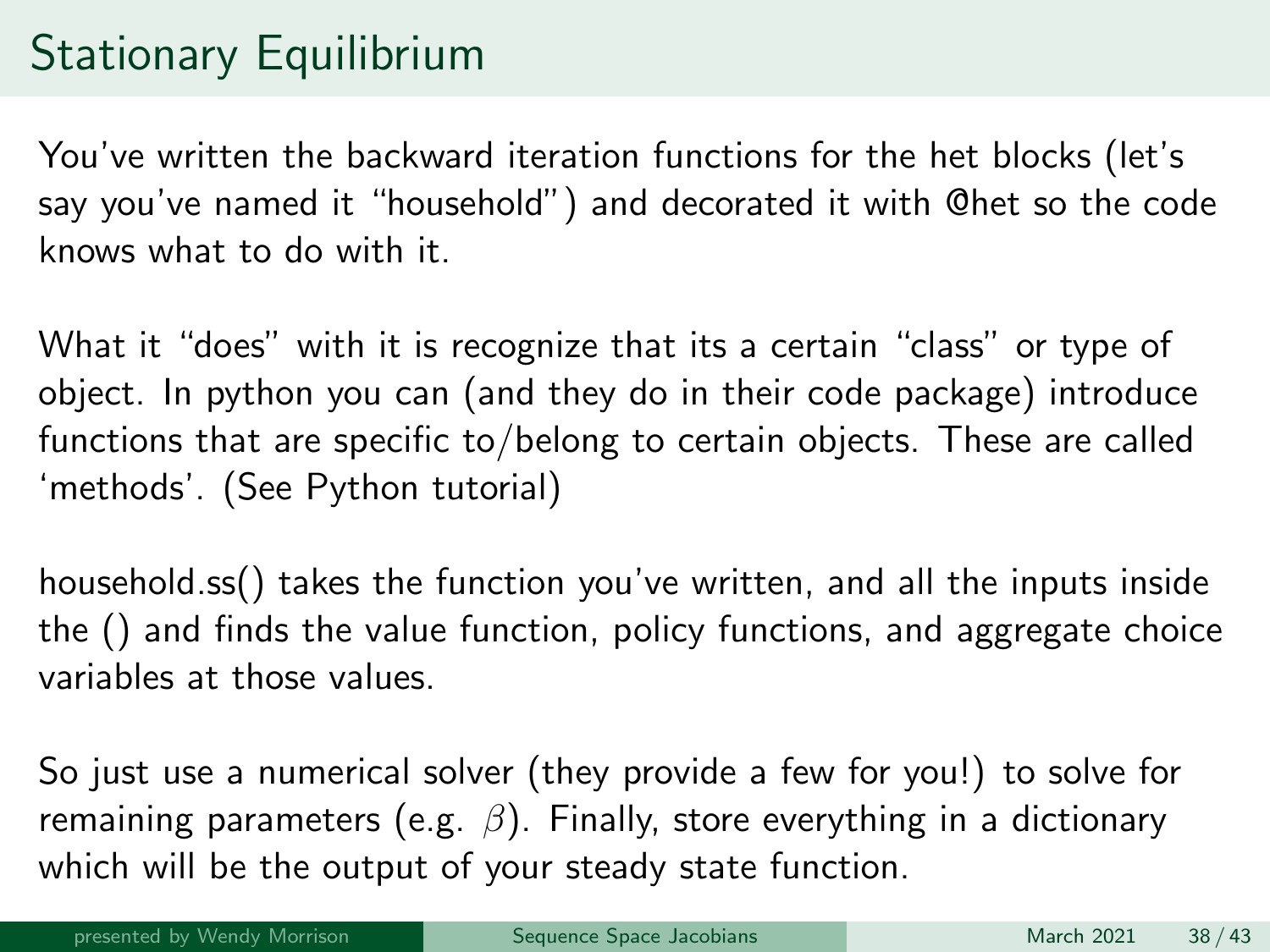# Solving the Model

To recap, you've created a file that contains:

- your HA block backward iteration function(s)
- a steady state function that takes in parameters, calibration targets, and guesses for any flexible parameters as inputs and returns all the elements of your stationary equilibrium

Now create a second file containing all of your other blocks with the steady state equal to the one solved for in your first file.

Declare the components of your model (T, block list, exogenous vars, unknowns, targets)

Solve first for the Jacobians ( $H_U$  and  $H_Z$ ) by calling their ready-made functions. Then calculate impulse response functions!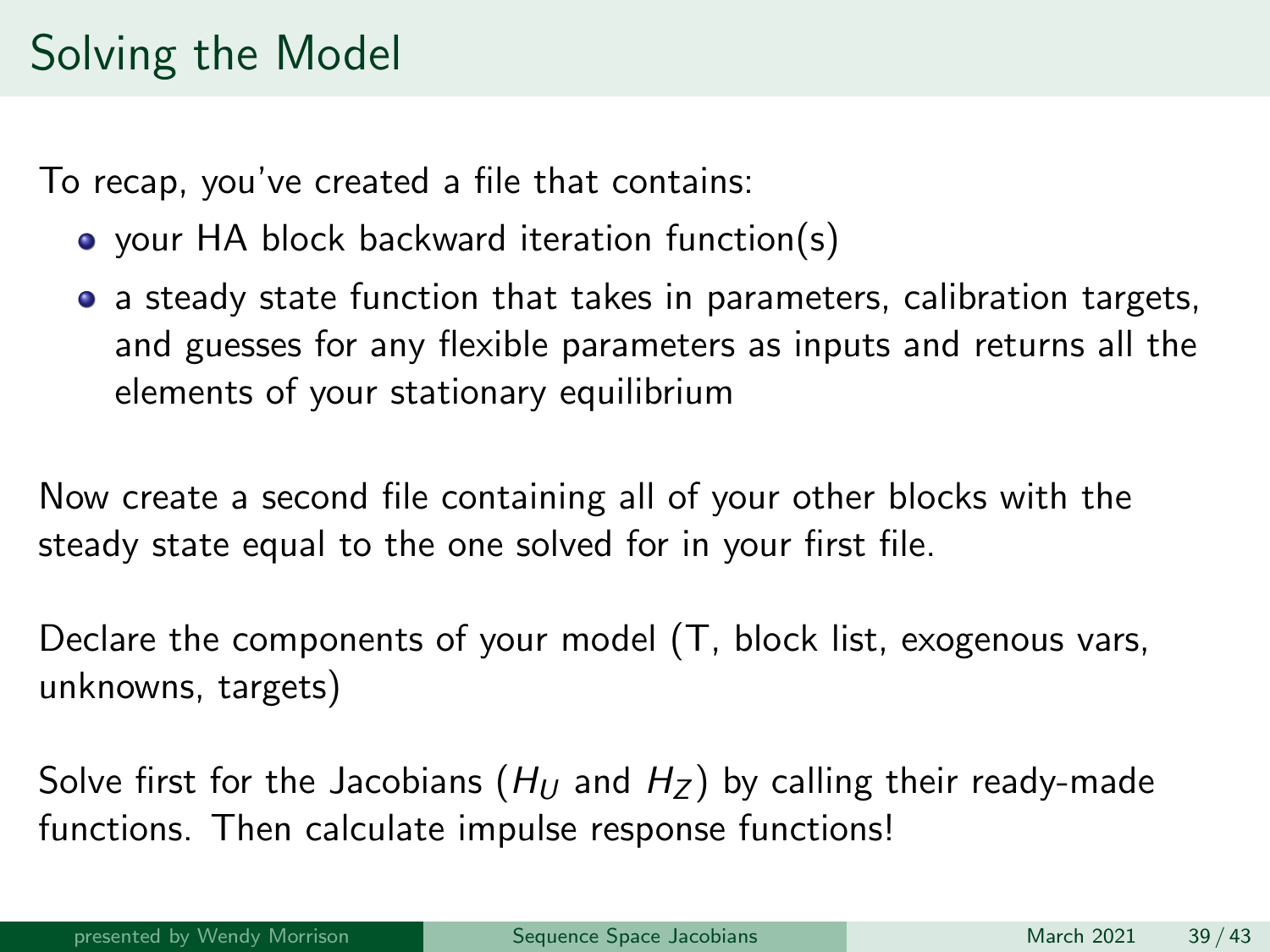<span id="page-39-0"></span>Directions can be found on the authors' github page: https://github.com/shade-econ/sequence-jacobian

To get started, just download Anaconda

- Super easy to use Python distribution platform.
- $\bullet$  bunch of the most popular/useful packages
- Comes with Spyder, and IDE which is how you'll write, edit, debug, and compile and run your python code

Then simply download and unzip their code, making sure you store it in a location that Python can find (use Python path manager).

[Go Back](#page-27-0)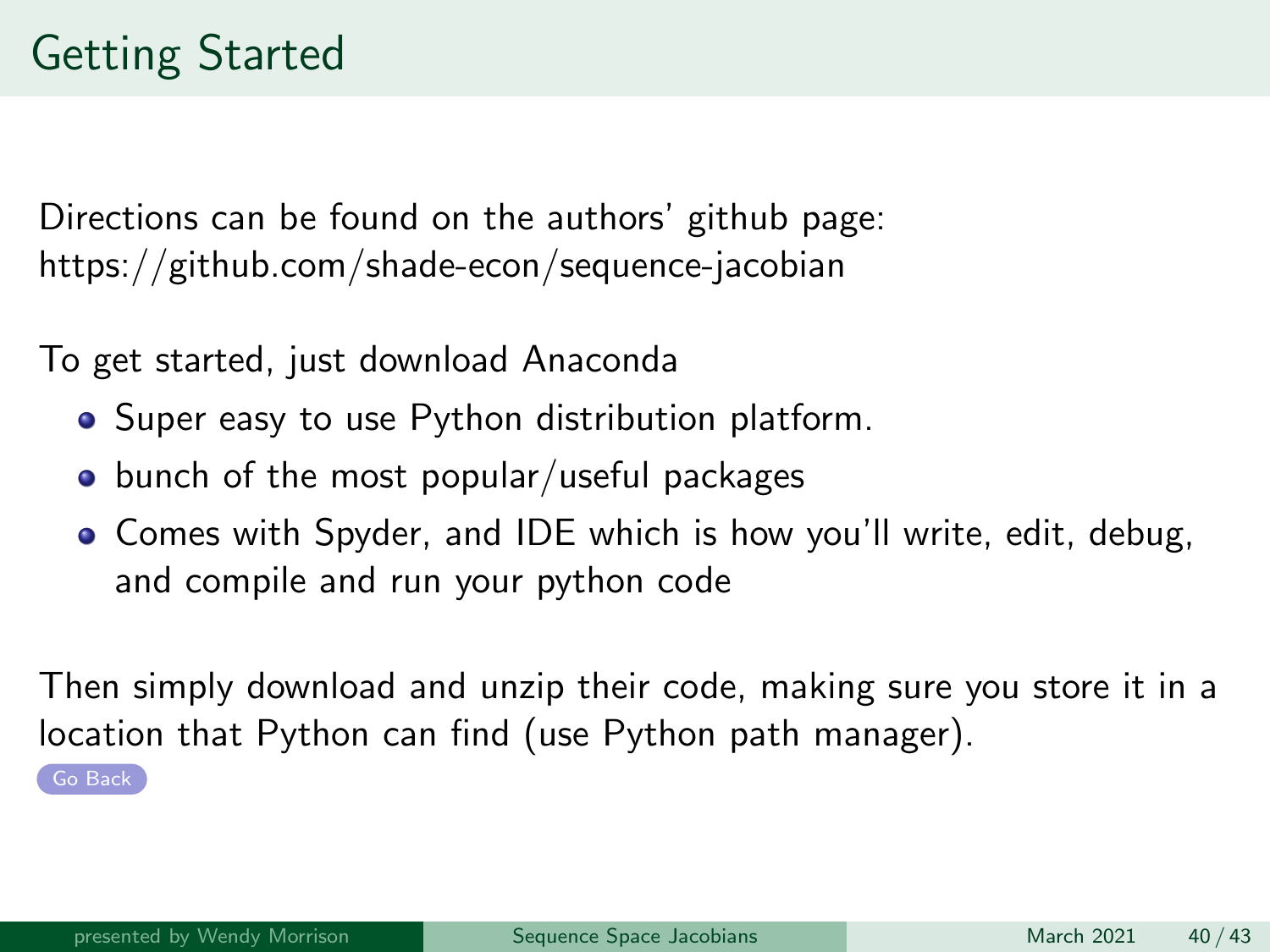#### Fake News Algorithm

<span id="page-40-0"></span>Represent the HA block as a collection of:

- Inputs  $X_t$  (e.g.  $r_t$  and  $w_t$ )
- Outputs  $Y_t$  (e.g.  $C_t$ ,  $A_t$ ,  $N_t$ )
- A Distribution over individual states,  $D_t$  discretized into g points
- $\bullet$  A value function  $v_t$
- functions  $v, v,$  and  $\Lambda$  such that:

$$
v_t = v(v_{t+1}, X_t)
$$
  

$$
D_t = \Lambda(v_{t+1}, X_t)' D_{t+1}
$$
  

$$
Y_t = y(v_{t+1}, X_t)' D_t
$$

If these functions exist, then if we have a steady state input  $X_{ss}$ , can get the steady state  $v_{ss}$ , and thus the steady state  $D_{ss}$  and  $y_{ss}$ .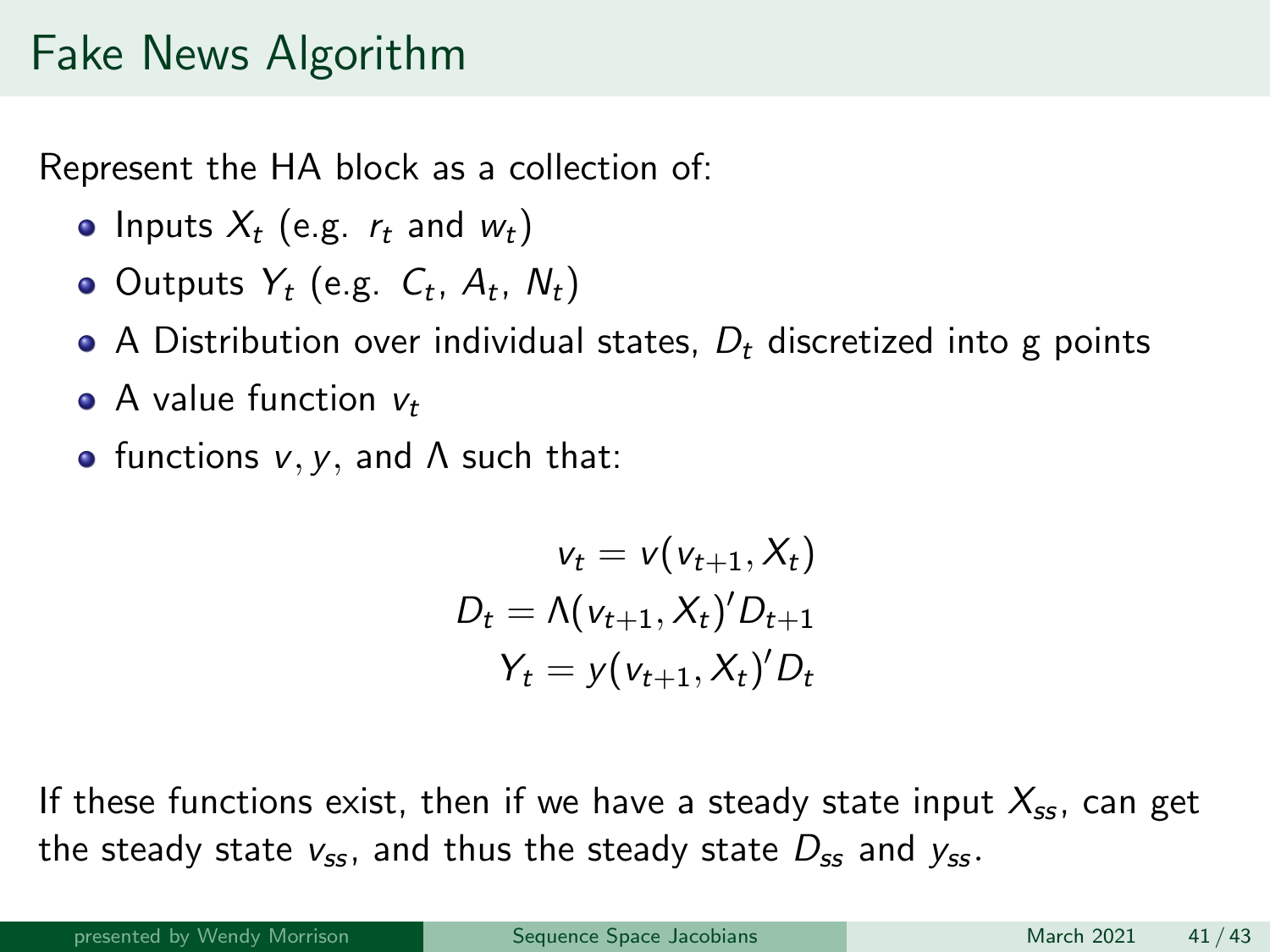## Fake News Algorithm

So assuming (as in BKM) the system starts and by T will end up at the steady state, these three equations define a mapping from the sequence of inputs  $\{X_1, X_2, X_3, ...\}$  to the sequence of outputs  $\{Y_1, Y_2, Y_3...\}$ 

To see this, just note that if you have  $v_T = v_{ss}$  and you have  $X_{T-1}$  then you have  $v_{T-1}$ , and with  $X_{T-2}$  you have  $v_{T-2}$ , and so on ...

This immediately means I have all of the  $D_t$  terms, which finally gives me the  $Y_t$  terms. So we have:  $\mathbf{Y} = h(\mathbf{X})$ . We need the Jacobian of h, J.

Suppose a shock happens at time s. I.e. there is a change to the sequence of inputs such that  $X_s$  increases by  $\epsilon.$ 

First insight: the response of the individual output variable/policy function  $y_t^s$ , will be the same as  $y_{\mathcal{T}-1}^{\mathcal{T}-1}$  $\frac{t-1}{T-1-(s-t)}$  after. In other words, agents care about the distance to the shock, not the calendar time.